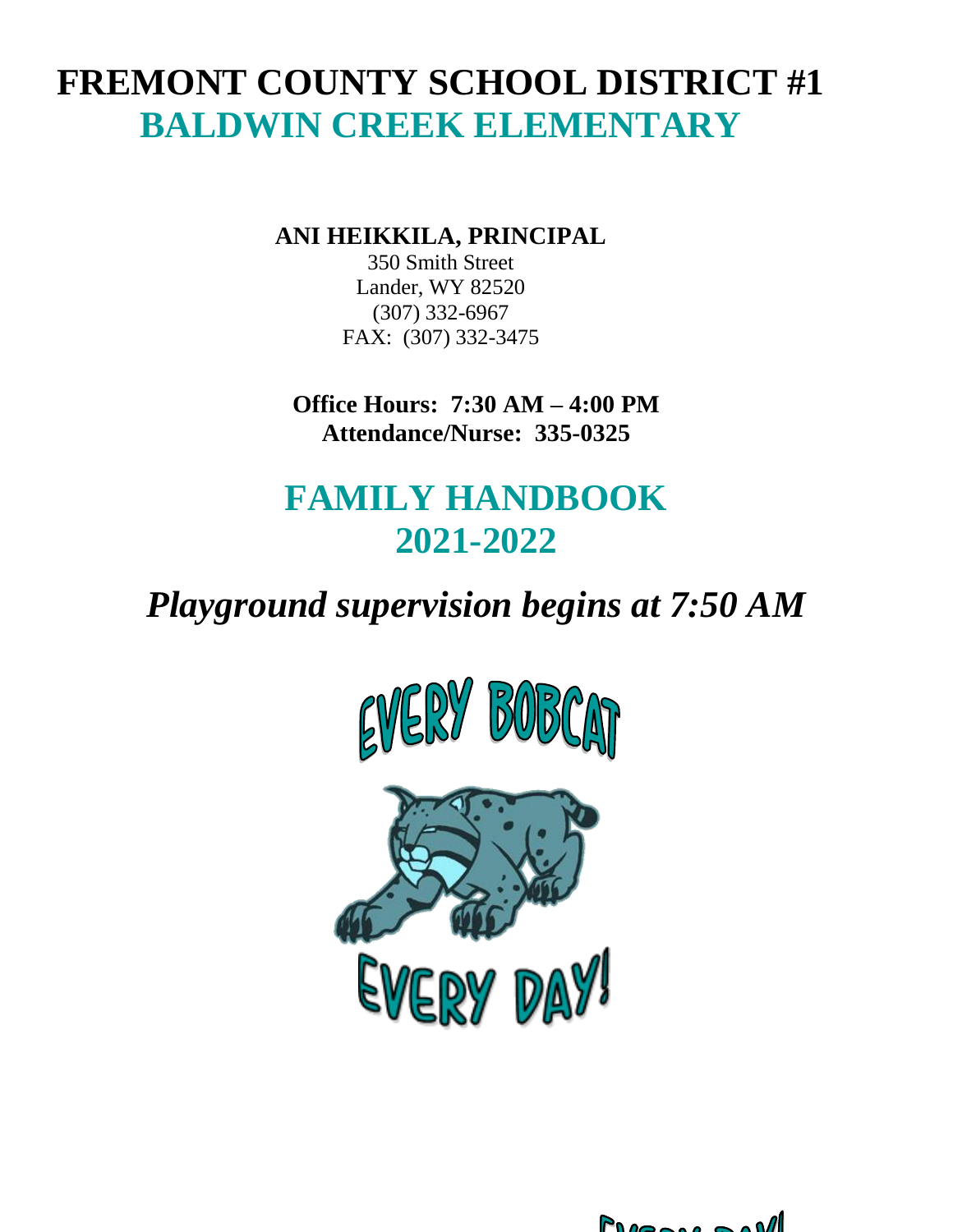

# **Our Mission**

Every Bobcat, Every Day! It is the mission of Baldwin Creek Elementary to ensure high levels of learning, both academically and socially, for every student.

# **Our Vision**

We believe that the most promising strategy for achieving the mission of our school is to develop our capacity to function as a professional learning community. We envision a school in which:

- Staff members are supported in professional growth as individuals and as team members.
- Students and staff are respected and valued by one another in a diverse and positive school culture.
- Time for schoolwide collaboration and reflection is built into our practices.
- Students' differences in learning are recognized and supported through differentiated instruction.
- There is alignment between curriculum, instruction, assessment, and feedback.
- Expectations for behavior are consistent and positive.
- Reciprocal communication enhances the learning community.
- Systems of support are in place to address each student's academic and social/emotional needs.
- Students are engaged in diverse learning opportunities that promote a growth mindset.
- Use of technology is an integral part of preparing students to be responsible global citizens.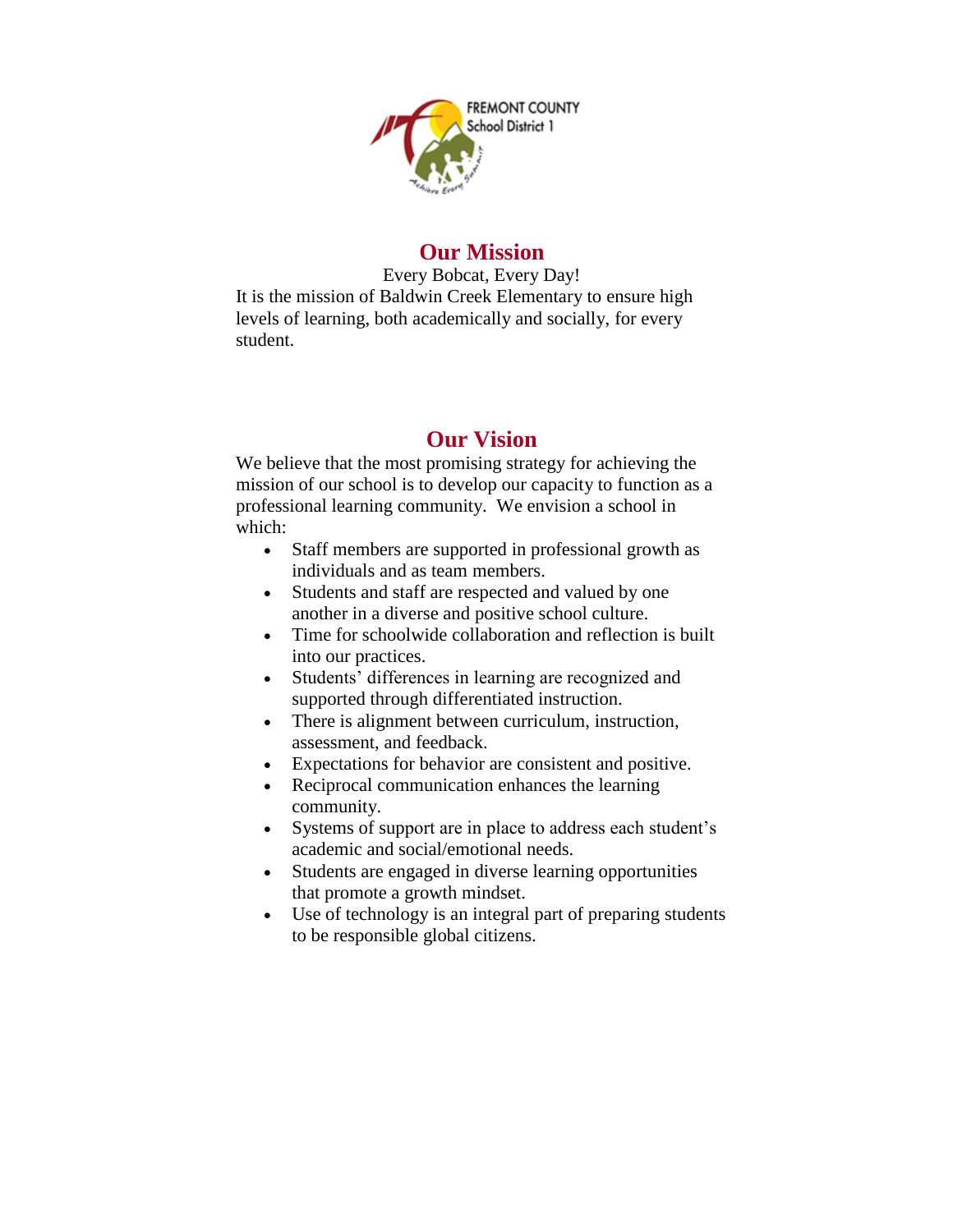## **ATTENDANCE AND SCHOOL HOURS:**

Playground supervision begins at 7:50 a.m. If your child will be dropped off before 7:50 a.m. we recommend you register them for the Lights On Early Bird program which begins at 7:00 a.m. Teachers might request that your child come early or stay after school for some extra academic support. Each Wednesday is designated as an "Early Out," allowing staff to participate in professional development on site. With limited adult supervision on Wednesdays after school, students are expected to be picked up after the bell rings at 2:20 pm.

Wednesday 8:05 AM – 2:20 PM **TARDY BELL RINGS AT 8:10AM**

## Monday, Tuesday, Thursday, Friday: 8:05 AM – 3:15 PM **TARDY BELL RINGS AT 8:10AM**

\*Parents should contact the school by 8:45 a.m. if their child will be absent or tardy. You may contact the school by phone, email or text at any time.

## **BUS STUDENTS:**

The assigned bus driver will inform students who ride a regular bus route of behavior expectations. Parents are encouraged to discuss these expectations with their children. Bus students are expected to take the opportunity to get on their bus at Baldwin Creek Elementary as soon as the dismissal bell rings. Students should not leave school property for any reason while waiting for their bus to arrive. If a student plans to ride the bus to the house of a friend, relative or child care provider, a written permission slip from the child's parent is required before the child is allowed to board the bus. Any transportation issues should be directed to the Bus Barn at **332-3798.**

## **DR. NOTES/EXCUSED FROM CLASSES**

Students must have a signed doctor's excuse to be excused from P.E. or recess. If the school does not receive this note students will be expected to participate in the activity.

## **DRILLS AND EMERGENCY PROCEDURES:**

Students will be informed of procedures to be followed in case of fire or crisis. Drills will be practiced on a regular basis. In the case of a crisis, it is advised that parents not contact the school as it may tie up the phone lines to area emergency services. Parents are advised to monitor local radio stations for further information.

## **DRUG FREE ZONE Including TOBACCO AND ALCOHOL:**

The use of alcoholic beverages, tobacco, or dangerous/illegal drugs by students, or possession of such by students or adults in any school building, on school grounds, at any school function, or while on any school-sponsored trip is prohibited. Students are prohibited to be in any school building, on school grounds, or at any school function, while in possession of or using any tobacco product or under the influence of alcohol or drugs or following the immediate prior use of alcohol or drugs. The illegal use of legalized (over the counter) products will also constitute violation of this policy.

It is unlawful to manufacture, distribute, dispense, possess or use a controlled substance, as that term is defined by state and federal law, while on school district property.

## **EMERGENCY INFORMATION:**

Please keep Baldwin Creek Elementary office and your child's teacher current on telephone or address changes as well as persons to call in case of emergency. We may need to contact parents directly or urgently.

## **LEGAL CUSTODY OF STUDENTS:**

A legal document, signed by a judge, is required to support any questions of custody between divorced or separated parents. Unless we have the document on file, both biological parents have equal rights to the student.

## **LIGHTS ON IN FREMONT COUNTY**

Lights On registration information is sent to families via Infinite Campus Messenger. Monthly newsletters are shared through Facebook and Twitter. Specific program questions should be directed to Lights On by contacting them at 335-7050.

## **LOST AND FOUND**

Lost and found is collected at the school in a variety of places. Students can ask their teachers to look through the lost and found during lunch and recesses. Parents can come in and look in lost and found after school is dismissed for the day or by making an appointment for a different time with the front office staff. After each nine weeks, items not claimed are donated to the United Methodist Thrift Store.

## **PHONE POLICY/CELLULAR PHONES AT SCHOOL:**

If it is necessary for a student to have a cell phone/smart watch, it must remain off and in their backpack upon arrival to school until the end of the school day at 3:15 p.m. or 2:20 p.m.. The school is not responsible for lost or stolen cell phones/smart watches. Any student NOT complying with this request will have their phone confiscated until the end of the school day. After school a telephone is available for student use in the office.

## **PICKING UP YOUR CHILD DURING THE DAY**:

If your child has an appointment during the school day, please come to our office to check them out/sign them back in. Please allow an extra few minutes for us to contact your child and meet you in the office. Students will not be able to leave unless an adult is present to pick them up.

## **RAPTOR**

The school district is pleased to announce that we are using the Raptor Visitor Management System in all of our schools to strengthen the district's program of campus safety for students and faculty. Part of keeping students and faculty safe is knowing who is in our buildings at all times, which the Raptor system will allow us to do. The Raptor system will better allow us to track visitors, contractors, and volunteers in our schools and provide us with a safer environment for our students and staff.

## **REPORT CARDS:**

Baldwin Creek Elementary will provide information on individual student performance to parents through quarterly report cards, parent/teacher conferences, and individual prearranged appointments with teachers and staff as needed. Your child's report card will reflect Standards referenced grading, which involves measuring students' proficiency on well-defined content standards. Standards referenced grading emphasizes the most recent evidence of student learning with marks of 4, 3, 2, 1. A mark of 4 means a student has exceeded the grade level standard; a mark of 3 means a student met the grade level standard; a mark of 2 means the student is still working

towards the grade level standard showing some errors; and a mark of 1 means the student is partially successful on grade level standards with help.

## **SCHOOL MEALS**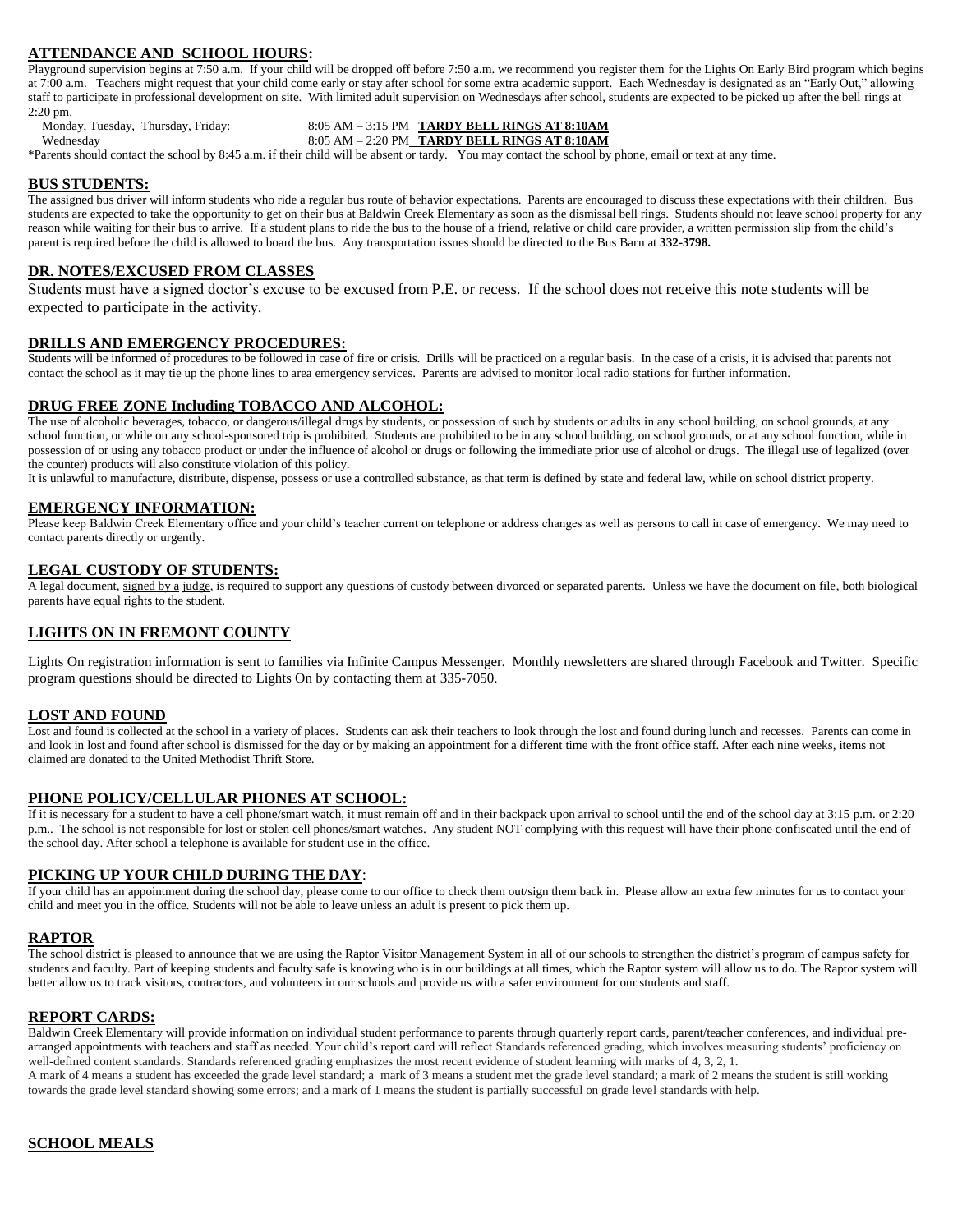Meal prices for 2021-22: student breakfast \$1.50, lunch \$2.50 milk \$0.50.. Reduced prices are \$0.30 for breakfast and \$0.40 for lunch. Adult breakfast is \$2.75 and lunch \$4.00 Fremont County School District #1 participates in the National School Lunch and Breakfast Programs. Your child is given a "PIN number" which is used from kindergarten through graduation from FCSD #1. This number is used to purchase breakfast and/or lunch. You can view your students account activity through your Parent Portal account. You may apply for Free and Reduced Meals by completing an application online through Parent Portal, or the paper version, available at any of the Lander school offices. • Please Note: if your student was approved for Free or Reduced Meals last year you MUST reapply before October 1, 2021, to maintain eligibility for the current year.

● New students MUST apply even if you had other students (siblings) who qualified for Free or Reduced Meals.

We encourage parents to utilize Parent Portal accounts to view student meal account activity and make payments online. Payments are also accepted at any of the Lander schools by check, cash or money order. Negative account notices will be sent out electronically weekly to those via email.

Breakfast is served between 7:30 and 8:00. To eat with your child, **call the BCE Office at 332-6967** before 9:00 a.m. for a reservation. Adult lunches are paid in the office, or applied to your child's lunch balance. Correct change is appreciated.

## **SCHOOL CLOSINGS:**

If for any reason the Superintendent deems it necessary to close school, the parents and community will be notified via Parent Portal Messenger, the radio and/or other media sources as soon as possible.

## **SCHOOL PICTURES**

The school contracts with Lifetouch for our school pictures. All students are photographed in the fall. Families will also be given the option of having their child's picture taken in the spring. These pictures are used in the Infinite Campus database and in class composite photographs. Baldwin Creek receives a 10% commission of sales through Lifetouch, which is used to fund items such as rewards for students.

## **PERSONAL POSSESSIONS/ELECTRONIC DEVICES/TOYS**:

All valuable items including toys and electronic devices should not be brought to school. Students not complying with this request may have these items confiscated until the end of the school day. Replacement costs for lost/stolen items are not the responsibility of the school/district.

## **TITLE I**

Baldwin Creek Elementary is a school-wide Title I school.

School-wide programs serve all children in a school and have great latitude to determine how to organize their operations and allocate the multiple funding sources available to them. They do not have to identify particular children as eligible for services. All staff, resources, and classes are part of the overall schoolwide program. This allows school-wide programs to use all allocated funds to increase the amount and quality of learning time. In this way, they can embrace a high-quality curriculum, according to a comprehensive plan that ensures all children meet the state's challenging academic standards. Additionally, all staff in a school-wide school, including teachers and paraprofessionals, must be highly qualified.

Parents have many avenues of involvement in a school-wide Title I school. Each year there are at least two meetings to discuss the school-wide Program (fall) and review and revise the program based on the yearly needs assessment (spring). Using their required funds set aside for parent involvement, schools can offer parent/family nights and parent trainings that keep families "in the loop" with the school improvement efforts as well as helping families be active partners in the process. School-wide Title I schools also communicate partner roles with families using the School-Parent Compact signed at the beginning of the school year.

## **Core Elements of School-wide Programs**

- A school operating as a School-wide program must conduct a comprehensive needs assessment that identifies the school's strengths and challenges in key areas that affect student achievement.
- The school must develop [a comprehensive school-wide program plan](http://dpi.wi.gov/titleone/doc/swp_plan_handout.doc) that describes how it will achieve the goals it has identified as a result of its needs assessment.

The school must evaluate annually the outcomes and the plan's implementation to determine whether the academic achievement of all students, and particularly of low-achieving students, improved, whether the goals and objectives contained in the plan were achieved, and if the plan is still appropriate as written.

PARENT POLICY: Baldwin Creek Elementary will host an annual Title I school-wide meeting in the spring of each year to review Title I, what it means to be a school-wide Title I school, how students are selected, and what programs and interventions are in place to help all students meet our school goals. Time will be made available for parents and community members to express concerns and offer comments about the current school improvement plan as well as contribute ideas to be considered for interventions and activities in the future. Those parents and other community members who are unable to attend will be notified through newsletters, and personal contact about the opportunities for involvement in various capacities at Baldwin Creek Elementary.

Baldwin Creek Elementary will provide information on individual student performance to parents through report cards, parent/teacher conferences, and individual appointments with teachers and staff as needed.

Baldwin Creek Elementary parents will have access to an annual school and district report card as part of the school improvement process. The report card will include, but is not limited to, group statistics on achievement and assessment data relating directly to the goal areas in our school improvement plan.

## **TRAFFIC SAFETY**:

Students who walk to school should use sidewalks, marked crosswalks and obey all traffic laws. If you are dropping off your child in the front parking lot, please pull into the marked parking areas to eliminate congestion.

## **WEATHER/RECESS**:

No food or drinks are allowed to be consumed on the playground. Principal discretion will be used to determine indoor recess for inclement weather conditions including negative wind chill. Your child may come in to the gym to read if they do not want to go outside before school.

## **HEALTH INFORMATION:**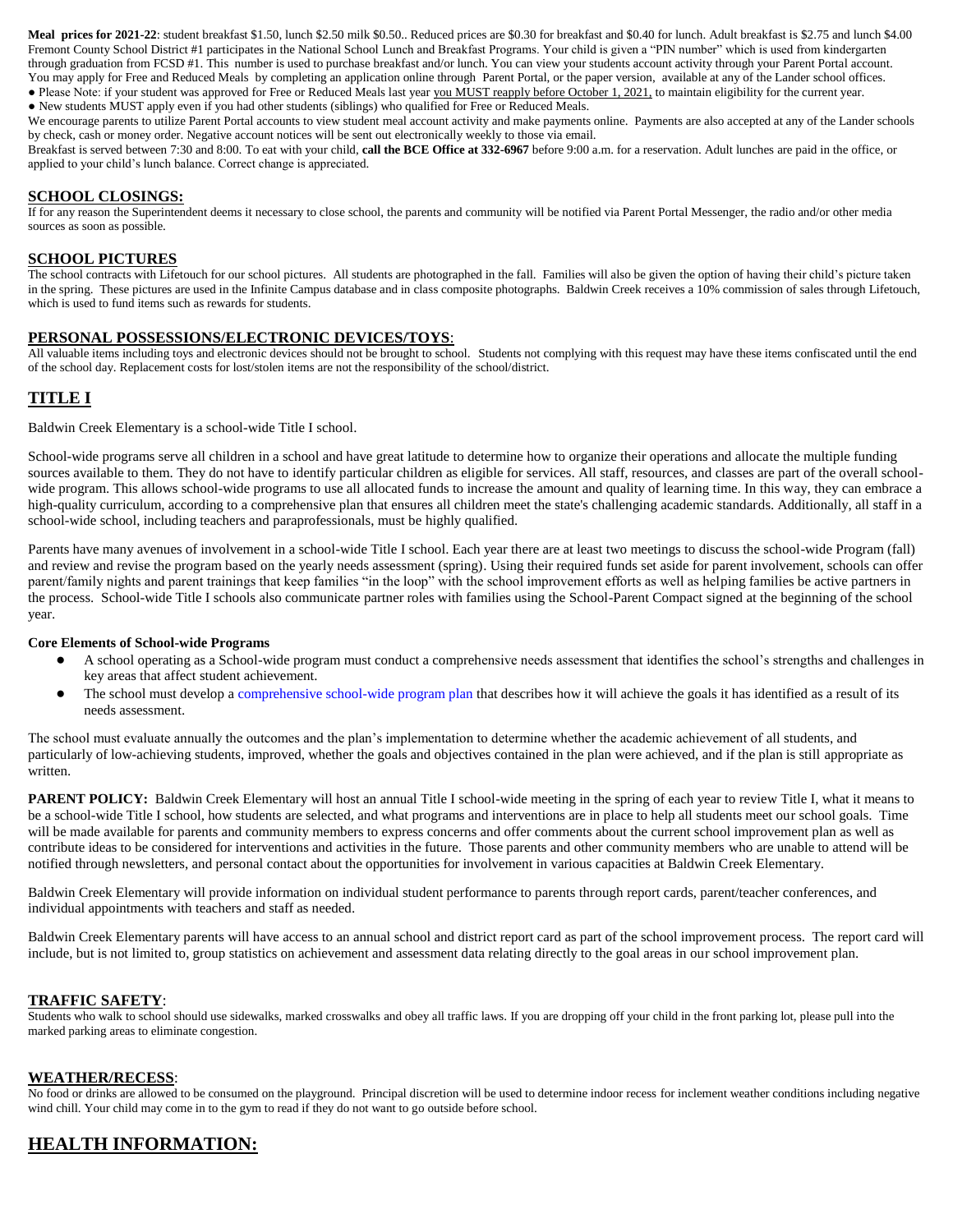## **Health Office 335-0325**

The Health Office is staffed by Megan Whiteside, Health Secretary, and a FCSD#1 district RN and is open throughout the school day. Services that may be provided by the Health Office include: First Aid

Health Evaluations<br>
Hearing and Vision Screenings<br>
Chronic Illness Management

Medical Assistance/Care Coordination

Health office records are kept on each child. Records include immunizations, health screening results, allergies, and any information about chronic illnesses and disabilities. All records are confidential and only shared with other school personnel on a need-to-know basis. Collaboration between parents and the Health Office is essential and encouraged.

## **Illness and Injury**

Sick or injured children are sent to the Health Office for evaluation. If it is necessary for the student to go home, they will remain in the Health Office until a parent/guardian picks them up. Please provide the school with a working phone number to be used in the event of illness or injury. If we are unable to reach parents we will call emergency contacts listed in Infinite Campus.

## **Medication Policy**

Prescription and non-prescription medications may be given at school. A parent must provide the medication in the original container and a written parental consent form must be signed before medication can be dispensed. Permission forms for administration of prescription medications must also be signed by a medical professional. Forms are available in the Health Office.

## **Immunizations**

In compliance with Wyoming School Immunization Law and Fremont County School District One Board of Trustees policy, any student enrolling initially or transferring from an out-of-district school shall provide within thirty (30) calendar days a record of immunization against vaccine preventable diseases as designated by the state health authority. Students who have not received the required immunizations within thirty calendar days of enrollment will be excluded from school attendance. Exemptions are allowed for documented medical or religious reasons and may be obtained only from the state or county health officer. Please contact the health office with questions or information regarding immunization requirements.

## **PARENT INFORMATION**

## **P.I.E. MEETINGS**:

Parents Interested in Education (P.I.E.) meetings are held monthly providing an opportunity for parents to meet with the principal and/or teacher representatives in an informal setting. Baldwin Creek Elementary will offer numerous opportunities for parents to participate in the decision-making committees and parent/volunteer groups at Baldwin Creek. Parent representatives also serve on our School Improvement/NCA Committee and the Curriculum Coordinating Council Committees.

## **PARENT COMMUNICATION:**

We use Infinite Campus to communicate with parents through email or text depending on parent preference. We encourage parents to use their Parent Portal account in order to access grades, meal balances and to update student information. This is the same account where you register your

child/children. **<https://fremont1wy.infinitecampus.org/campus/portal/fremontlander.jsp>**

Information is also posted to the school district's websit[e www.landerschools.org](http://www.landerschools.org/) and events may be found on the district calendar.

If you have any suggestions for how we might improve as a school or district, we are always willing to hear from you, in person, by phone, or through our district's online suggestion box. <http://bit.ly/LanderSchoolsSuggestionBox>

Teachers will communicate in a variety of forms, notes home, Seesaw, etc. If you have a question about your child's class, please contact your child's teacher first. He/she is most likely to be acquainted with the situation and possible ways of handling it. If an acceptable solution cannot be reached, the teacher or parent may contact the principal to arrange a time when the situation can be presented and other solutions offered.

## **PARENTS ON SCHOOL GROUNDS:**

Parents are not to park to pick up students until 2:45. Parents are also asked to not enter school grounds. For the safety and supervision of our students, please remain on the outside of the fence perimeter.

## **PARENT VOLUNTEERS**:

We encourage parents and community members to help enrich our education program by sharing their time and expertise on a weekly, monthly, or one-time only basis. To ensure the safety of students, FCSD#1 requires all volunteers to fill out the appropriate background check/confidentiality forms in the office and be approved before volunteering.

## **STUDENTS VISITING CLASSROOMS**

Due to student liability and instructional time concerns, children not enrolled at Baldwin Creek Elementary will not be allowed to accompany Baldwin Creek students to their class or otherwise sit in classes.

## **VISITORS /TEACHER CONTACT:**

To protect your child's instructional time and teacher's preparation time, parents or citizens who wish to visit a classroom or speak with a teacher **must pre-arrange** those visits, including before and after school hours, so that class disruptions may be kept to a minimum.

The following guidelines are established to permit visitors to observe the educational program with minimal disruption:

- 1. All visitors must register at the office upon their arrival at school and wear a visitor's badge in a place where it is clearly visible.
- 2. Visitors whose purpose is to influence or solicit students shall not be permitted on the school grounds.
- 3. If a parent wishes to observe his/her child's classroom, the time shall be arranged after the principal or designee has conferred with the teacher. The principal may withhold approval of an observation or visit if particular events such as testing would be adversely affected by a visit. Similarly, if a parent or visitor's presence becomes disruptive, the principal may withdraw approval. In either case, the principal shall give reasons for the action.
- 4. If a dispute arises regarding limitations upon or withholding of approval for visits:
- a. The parent or visitor shall first discuss the matter with the principal.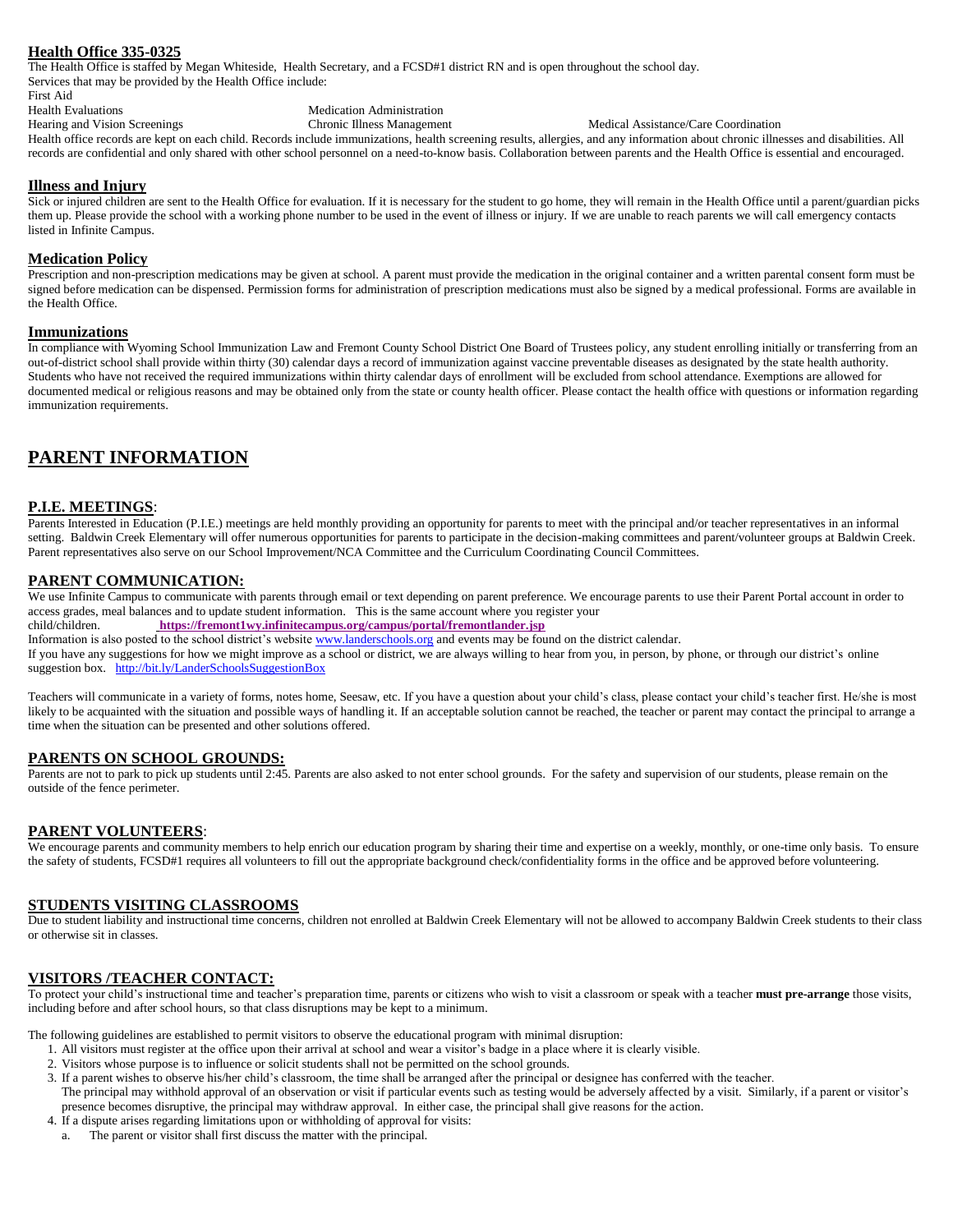- b. If the matter is not satisfactorily resolved, the parent or visitor may request a meeting with the superintendent or designee.
- c. The superintendent or designee shall promptly meet with the parent or visitor to investigate the dispute and render a written decision.

## **STUDENT INFORMATION**

## **BICYCLES, SKATEBOARDS, ROLLER-BLADES, SCOOTERS and ELECTRIC SCOOTERS:**

If you ride any of these to school, you must store/lock them in the appropriate areas upon arrival. No riding is allowed anywhere on school property. The school does not assume responsibility for any lost/stolen items, and we recommend keeping them locked.Students not complying with this request will have these item(s) confiscated until the end of the school day and lose their storing privileges. Replacement costs for lost/stolen items are not the responsibility of the school/district.

## **CODE of CONDUCT:**

Baldwin Creek Elementary School students agree to: BE SAFE, BE RESPONSIBLE, BE RESPECTFUL.

Possible consequences for students who choose to disregard school expectations: • Classroom consequence • Time out of recess

- 
- Lunch time detention Written communication home
- Principal, student, parent, teacher conference Restorative practice
	-
- Exclusion from special events or activities In-school suspension
- Out of school suspension

\*All consequences may be determined at the Principal's discretion.

#### **DRESS CODE:**

Student's dress and personal appearance should not disrupt or distract from the learning environment of the school. School personnel will intervene and parents will be notified to bring a change of clothing when clothing is considered inappropriate or offensive. The following clothing/apparel is inappropriate at school except on specifically designated day(s):

- 1. Wearing of hats or hoods while inside the building
- 2. Sunglasses in the building
- 3. Clothing with distasteful designs or lettering
- 4. Bare feet
- 5. Halter tops, half shirts/midriffs
- 6. Dresses, skirts, or shorts which are too short. Acceptable length is to the student's fingertips.
- 7. Any clothing item or accessory that is deemed by school officials to advocate, represent, promote or advance gang activity, violence, racism, sexual behavior,
- obscene language, alcohol, or drug usage or distribution is prohibited.
- 8. Pants are to be worn at the waist at all times.

#### **FIELD TRIPS:**

Throughout the school year, your child will have the opportunity to attend field trips. Teachers will be sending specific information regarding the field trip their class will attend. Siblings are not permitted to accompany chaperones. All chaperones need to complete the volunteer paperwork outlined under PARENT VOLUNTEERS. Permission for your child to participate in field trips is given during yearly Online Registration.

## **FUNDRAISING:**

Baldwin Creek Elementary must approve soliciting (selling things at school) by students or others. This also includes handing out informational leaflets or seeking donations.

## **HOMEWORK:**

Homework is an assignment made by a teacher to be completed at home. Parents are encouraged to remain aware of their children's homework, show an interest, and encourage their children whenever possible. It is very important that students get their make-up work completed in a timely manner. If a student is absent, a parent may request his/her homework which will be available in the office after 3:15 pm.

## **LIBRARY BOOKS:**

Books may be checked out for two (2) weeks then may be renewed. If books are overdue, students will lose check out privileges. If books are lost or stolen, parents will be responsible for replacement costs. Replacement costs will be 100% of the new book cost. The cost of used books will be prorated according to the age of the book.

## **PARTY INVITATIONS AND INVITATIONS**:

Party invitations need to be handed out outside of school hours. Treats and items for students will be left in the office for student pick up or delivery.

## **SAFE 2 TELL**

Your school and community urge that if you have information about: Vandalism, theft, drugs, threats, weapons and other illegal activities to call this WeTip number 24 hours/day and report your concerns. No one will ask your name. You will remain anonymous. Up to \$1,000 reward – call 800.78C.RIME (800.782.7463) o[r www.wetip.com.](http://www.wetip.com/)

Be Aware…Be Alert….If you see someone with a weapon near/at school, hear about a crime, or a dangerous situation, you can make a difference. Be aware and be alert. Write down everything. You can remember more about what you saw or what someone told you the earlier you write it down. Don't rely on your memory. It is easy to get things mixed up or forget details, especially if you were the victim or if you were at the scene of the crime. Be as exact as you can and try to avoid guessing. Wrong information is worse than no information at all. Keep a copy of the information that you write down. Then call the WeTip anonymous hotline and report the crime to the operator at 800.782.7463. The operator will ask you several questions about the crime and ask you to describe the situation as briefly as possible about what, where, when, how, and who did it. Do not hang up until the operator gives you your case number and tells you that the call is finished.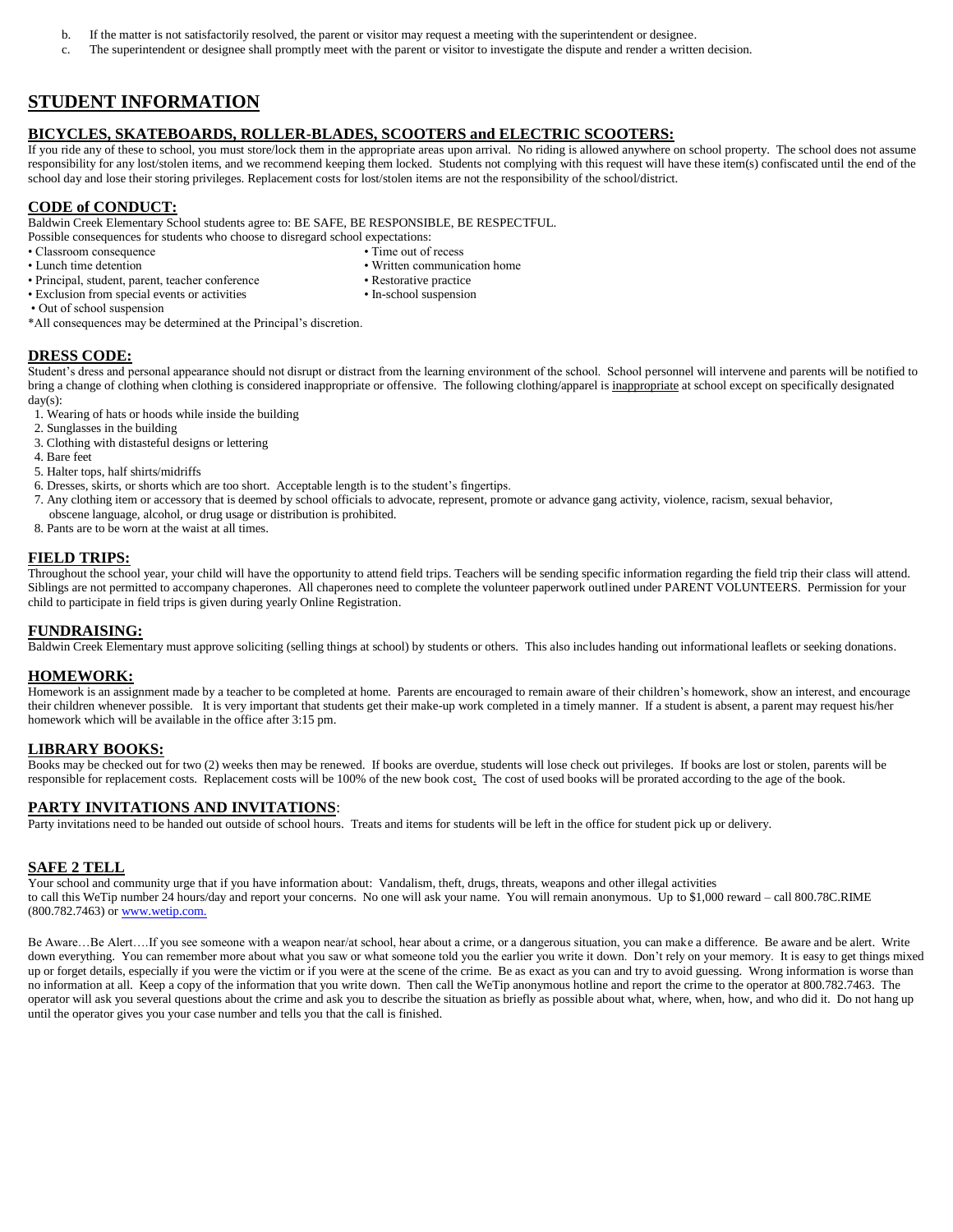## **FREMONT COUNTY SCHOOL DISTRICT #1 POLICIES AND PROCEDURES**

The following are policies and procedures adopted by Fremont County School District #1. Complete policies may be found on our website, landerschools.org under About Us/Governing Board.

## **ABSENCES AND EXCUSES PROCEDURES (K-8 STUDENTS) (JE-R)**

The Board of Trustees of Fremont County School District #1 accepts the responsibility of providing district students with the best possible education. Regular attendance by all students is of prime importance in the educational process and their ability to maximize the effectiveness of the school's educational program. Therefore, it is the responsibility of the student to attend all classes and to keep absences to an absolute minimum. Accountability for all absences lays with the student and his/her parents or guardians.

In order to adequately document and respond to frequent student absences and tardies the following procedures shall be followed: Tier 1 BUILDING LEVEL PROCESS

- 1. Student Services Secretary (SSS) calls parent/guardian on all unverified absences and tardies and records the information in the student data system (Infinite Campus).
- 2. At the third unverified absence or fifth unverified tardy, the SSS sends a letter to the Parent. This is generated from Infinite Campus. The SSS also informs the principal that the student is of concern.
- 3. At the fourth and fifth unverified absence or eighth and ninth tardy, the SSS informs the Principal and or a designee (social worker, counselor, etc.) contact the parent/guardian to explain the concerns.
- 4. At the sixth unverified absence or the tenth unverified tardy, Form 1 from the District Share File is completed and submitted to the Dropout Prevention Coordinator. Form 1 (found on the BIT-RTI Share file) documents the specifics of the contact with the parent/guardian and child. See JED-E

## Tier 2 DISTRICT LEVEL PROCESS

- 1. When a building submits the Form 1 to the Dropout Prevention Coordinator, the Coordinator sends a letter to the parent/guardian with a SARB (Student Attendance Review Board) invitation
- 2. The Coordinator completes the referral process to the SARB and establishes meeting time(s).

3. The Coordinator determines the need for the BIT (Building Intervention Team) involvement based upon the extenuating circumstances of each case. Tier 3 COUNTY ATTORNEY, DEPARTMENT OF FAMILY SERVICES REFERRAL PROCESS

- 1. The Coordinator reviews the documents from the SARB process.
- 2. The Coordinator presents case material to the County Attorney or Department of Family Services for legal action when appropriate.

## **ALCOHOL/TOBACCO/DRUG USE AND ABUSE BY STUDENTS (JICG)**

The use of alcoholic beverages, tobacco, dangerous substances, or illegal drugs by students or possession of such by students in any school building, on school grounds, at any school function, or while on any school-sponsored trip is prohibited. Students are prohibited to be in any school building, on school grounds, or at any school function while in possession of or using any tobacco product or under the influence of alcohol, dangerous substances, or illegal drugs or following the immediate prior use of alcohol, dangerous substances, or illegal drugs. The reference herein to "dangerous substances" is intended to prohibit the use, possession, or distribution, including smoking, huffing, inhaling, consuming, absorbing, or otherwise ingesting a substance for the purpose of generating a high or rush, otherwise altering the mental processes or impairing the student's judgment or motor skills, or for use contrary to the lawful and intended use of the substance. Examples include, but are not limited to: inhaling products like correction fluid, rubber cement, or airplane glue; and, consuming larger-thanprescribed quantities of alcohol and/or drugs containing medications like cough syrup. This policy shall apply to all students regardless of whether or not they are of legal age to possess or use tobacco.

Any student suspected of being under the influence of alcohol, dangerous substances, or illegal drugs or whose immediate prior use of alcohol, dangerous substances, or illegal drugs is suspected may be removed from the classroom, school building, school grounds, or school function pending further investigation.

To help students who are identified as abusing alcohol, dangerous substances, illegal drugs, or tobacco products, District and community resources may be recommended to the student and their parents/guardians. The responsibility of correcting an identified problem is that of the student and his/her parents or guardians. District counselors and social workers may be accessed for support and direction in these matters.

The District has developed and implemented content standards in the K-12 curriculum that educate students about awareness and understanding of the dangers inherent in the use or abuse of alcohol, dangerous substances, illegal drugs, or tobacco products. It is the student's' responsibility to learn these content standards and to apply them to their personal lives.

Each building principal has developed and implemented regulations within their school governing the consequences for use and abuse of alcohol, dangerous substances, illegal drugs, or tobacco products. These rules are communicated in their respective student/parent handbooks that are approved by the Board of Trustees on an annual basis.

The Board of Trustees reserves the right to enforce infractions of this policy by expulsion or long term suspension regardless of the determined level of offense at any school within the district.

## **ASBESTOS NOTIFICATION**

In the past, asbestos was used extensively in building materials because of its insulating, sound absorbing and fire retarding capabilities. Virtually any building constructed before the late 1970s contained some asbestos. Intact and undisturbed asbestos materials generally do not pose a health risk. Asbestos materials,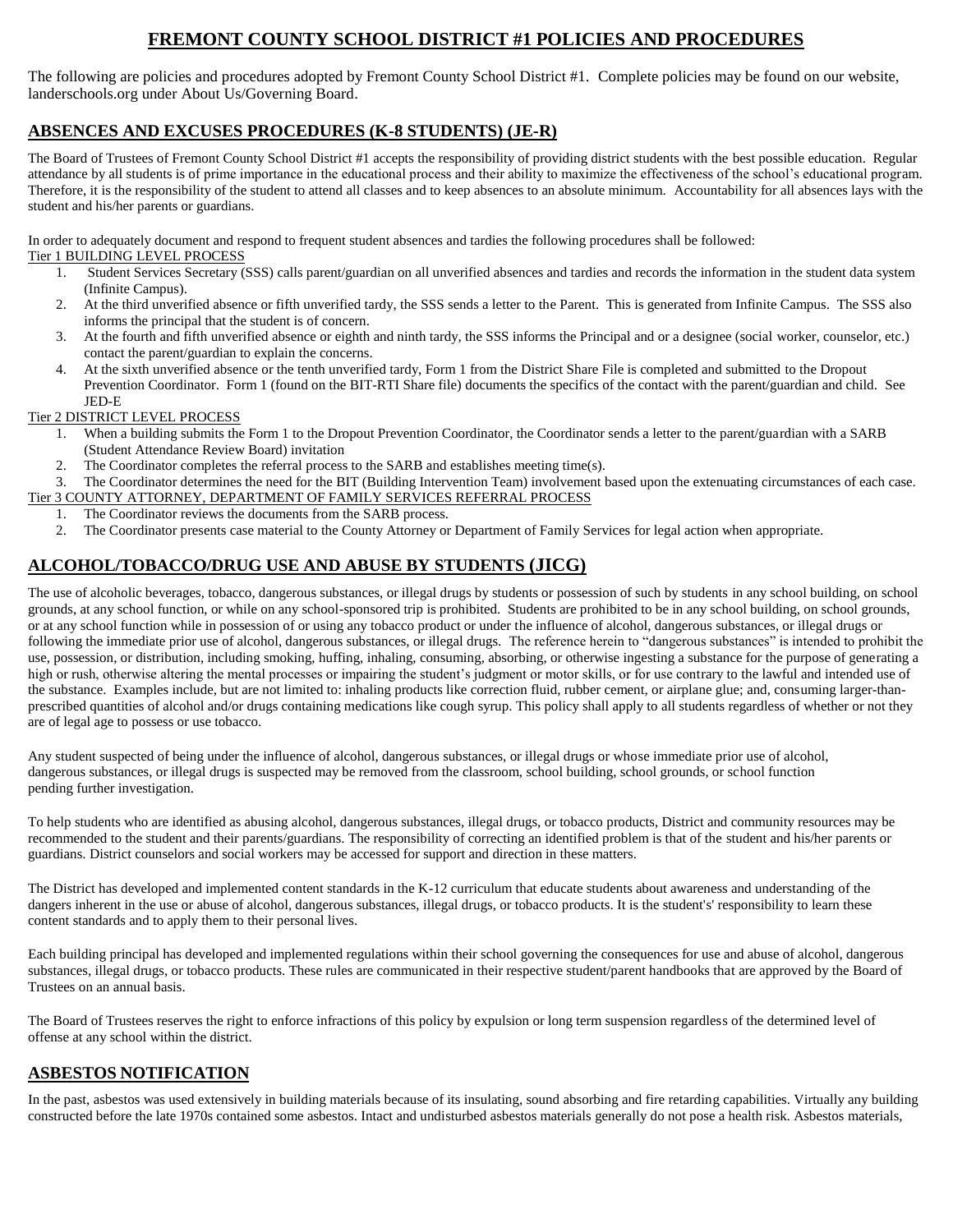however, can become hazardous when, due to damage or deterioration over time, they release fibers. If the fibers are inhaled, they can lead to health problems, such as cancer and asbestosis.

Fremont County School District One developed an asbestos management plan as required by the Asbestos Hazard Emergency Response Act, passed in 1986. Part of the plan includes survey of the condition of asbestos materials every six months to assure they remain in good condition. You are welcome to review a copy of the asbestos management plan in the administrative office of the district during regular business hours. Fremont County School District #1 is the designated asbestos program coordinator, Business Manager Travis Sweeney, and all inquiries regarding the plan and asbestos-related issues should be directed to him.

## **CHILD FIND (IHBA)**

Fremont County School District No. 1 shall implement an ongoing system to locate, identify and evaluate all children birth to 21 residing within the School District who have disabilities and need early intervention under Part C or special education under Part B of IDEA (the Act).

The School District shall identify all children with disabilities regardless of the severity of their disability, including children who are:

- 1. Highly mobile, such as migrant and homeless children;
- 2. Wards of the State;
- 3. Suspected of having a disability even though they advance from grade to grade;
- 4. Home schooled;
- 5. Attending a private (religious or secular) school located within the boundaries of the school district or public agency;
- 6. Attending a charter or virtual school;
- 7. Below the age of compulsory school attendance;
- *8.* Above the age of compulsory school attendance who have not graduated from high school with a regular diploma and have not completed the school year in which they reach their twenty-first birthday; or
- *9.* Dropped out or disenrolled from public or private school.

## **CHILDREN'S ONLINE PRIVACY PROTECTION ACT (COPPA) STATEMENT**

The District uses a number of Internet-based subscriptions and services to offer online programs for the benefit of students and the school system. Examples of such services include, but are not limited to, communications and data storage regarding student test scores, grades, progress through curriculum content, and academic planning. The District requires that the service provider assure the school that it has in place a procedure or security system to maintain the confidentiality of any personal information that the service provider could have access to. Because these services or programs will necessitate giving access to student personal information to the Internet or Web site operators that host or facilitate these programs, the parent consents to allow the school to represent that it has parental permission for this. Your signed return of this handbook shall be considered permission.

## **DIRECTORY INFORMATION (JO-R)**

Fremont Count School District #1, State of Wyoming, may disclose directory information without written consent of the parent, eligible students, or guardian. The parent, eligible student, or guardian has the right to refuse to permit the designation of any or all of the categories of information provided refusal is received in writing in the office of the principal of the school where the student is in attendance no later than September 7, or the following Monday of September 7 is Saturday or Sunday.

Directory information which may be released may include the name and address, parent or guardian telephone listing, date and place of birth, participation in officially-recognized activities and sports, weight and height for members of athletic teams, dates of attendance, degrees (diplomas) and awards received, the most recent previous educational agency or institution attended by the student, personally identifiable photographs, videotapes, films and other visual media, and personally identifiable interviews, either audio only or audio and visual.

## **NON-DISCRIMINATION STATEMENT (AC)**

Fremont County School District #1 does not discriminate on the basis of actual or perceived age, race, color, religion, national origin, sex, sexual orientation, gender identity, veteran status, marital status, pregnancy, or disability. This policy should prevail in all matters concerning staff, students, education programs and services and individuals with whom the school district does business. FCSD#1 operates in accordance with Title VI of the Civil Rights Act of 1964, Title IX of the Education Amendment Act of 1972, the Americans with Disabilities Act (ADA), and Section 504 of the Rehabilitation Act of 1973.

All employees, students and community members are hereby notified that this district does not discriminate on the basis of sex in educational programs receiving federal or state financial assistance and that it does intend to comply with Title IX of the educational amendments of 1972 and as subsequently amended.

The district shall strive to inform students, parents, employees, and the general public that all educational programs, specifically including vocational opportunities, are offered without regard to actual or perceived age, race, color, religion, national origin, sex, sexual orientation, gender identity, veteran status, marital status, pregnancy, or disability. In order to accomplish this a statement of nondiscrimination shall be included in the faculty and student handbooks, if any, and shall be published at least once a year in a newspaper of general circulation in the district. The notice shall include a reference to the person and the address and telephone number of the staff member designated to coordinate civil rights compliance. For purposes of this district, that person shall be the Superintendent of Schools.

All students shall be permitted to enroll in vocational education programs as well as other school programs without consideration of their actual or perceived age, race, color, religion, national origin, sex, sexual orientation, gender identity, veteran status, marital status, pregnancy, or disability. To the extent that a prerequisite class may be required before admission, such prerequisite class shall be open to students on a nondiscriminatory basis. No student shall be denied admission on account of limited English language skills.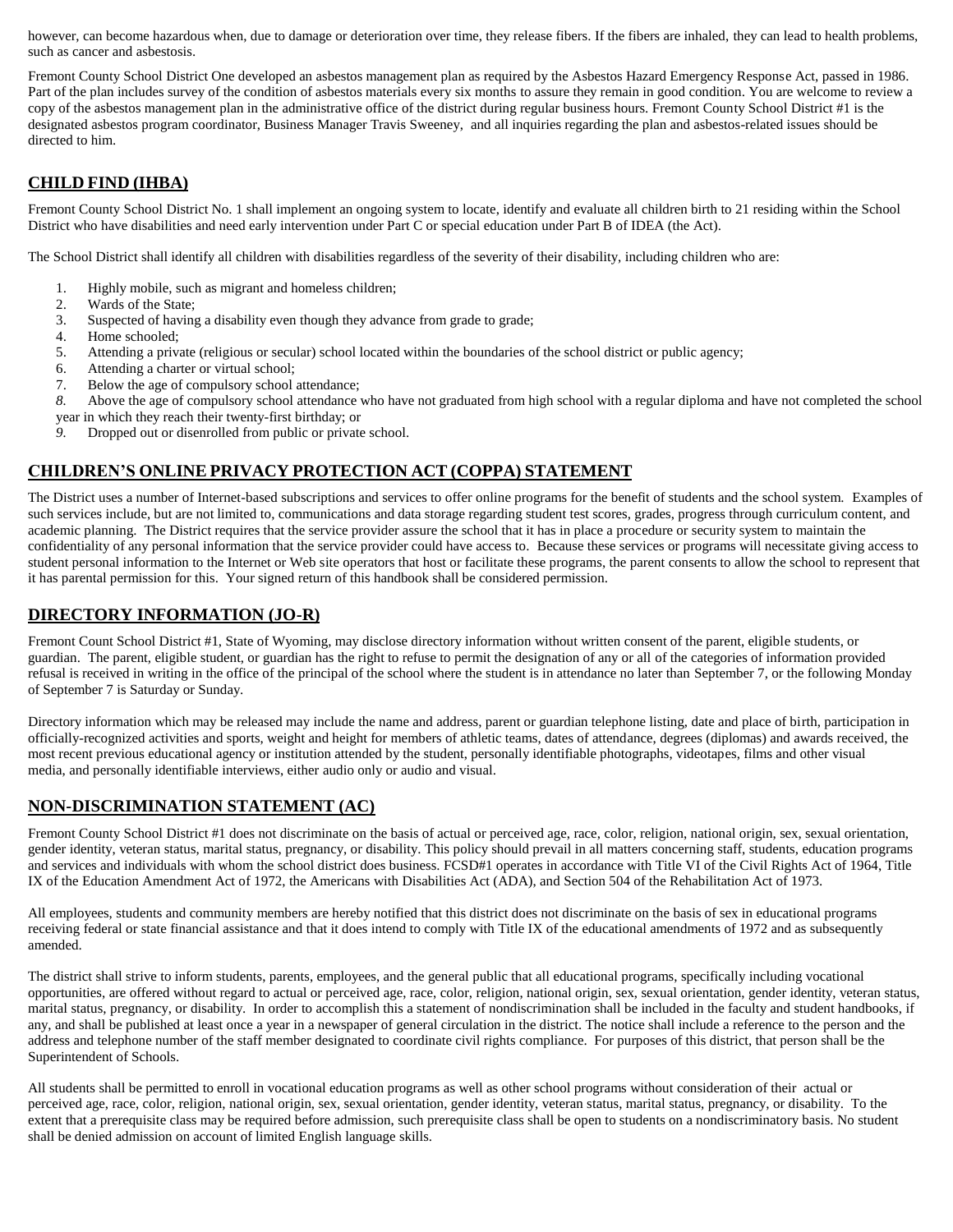All employees of this district shall be hired, retained, promoted, transferred, compensated or, if necessary, terminated without regard to their actual or perceived age, race, color, religion, national origin, sex, sexual orientation, gender identity, veteran status, marital status, pregnancy, or disability.

Students with disabilities shall be admitted and given equal access to programs and shall not be denied access to vocational education programs or other courses because of architectural or equipment barriers or because of the need for related services or auxiliary aids to the extent reasonable to accommodate the disabled. To the extent possible, disabled individuals shall be placed in regular vocational education programs and education courses.

## **NOTIFICATION OF RIGHTS UNDER FERPA (JRA-E)**

The Family Educational Rights and Privacy Act (FERPA) affords parents and students over 18 years of age ("eligible students") certain rights with respect to student education records. These rights are:

(1) The right to inspect and review a student's education records within 45 days of the day the school receives a request for access.

Parents or eligible students should submit to the principal (or appropriate school official) a written request that identifies the record(s) they wish to inspect. The school official will make arrangements for access and notify the parent or eligible student of the time and place where the records may be inspected.

(2) The right to request the amendment of a student's educational records that the parent or eligible student believes are inaccurate, misleading, or otherwise in violation of the student's privacy rights under FERPA.

Parents or eligible students who wish to ask the school to amend a record should write the school's principal (or appropriate school official), clearly identify the part of the record they want changed, and specify why it should be changed. If the school decides not to amend the record as requested by the parent or eligible student, the school will notify the parent or eligible student of the decision and advise him/her of the right to a hearing regarding the request for amendment. Additional information regarding the hearing procedures will be provided to the parent or eligible student when notified of the right to a hearing.

(3) The right to consent to disclosures of personally identifiable information contained in the student's education records, except to the extent that FERPA authorizes disclosure without consent.

One exception, which permits disclosure without consent, is disclosure to school officials with legitimate educational interests. A school official is a person employed by the school as an administrator, supervisor, instructor, or support staff member (including health or medical staff and law enforcement unit personnel); a person serving on the School Board; a person or company with whom the school has contracted as its agent to provide a service instead of using its own employees or officials (such as an attorney, auditor, medical consultant, or therapist); or a parent or student serving on an official committee, such as a disciplinary or grievance committee, or assisting another school official in performing his or her tasks.

A school official has a legitimate educational interest if the official needs to review an education record in order to fulfill his or her professional responsibility.

Upon request, the school discloses education records, including disciplinary records relating to suspension and expulsion, without consent to officials of another school district in which a student seeks or intends to enroll.

(4) The right to file a complaint with the U.S. Department of Education concerning alleged failures by the School District to comply with the requirements of FERPA. The name and address of the office that administers FERPA are:

> Family Policy Compliance Office U.S. Department of Education 400 Maryland Avenue, SW Washington, DC 20202-5920

Fremont County School District 1 will make available to the public directory information which has been previously published pertaining to students in Fremont County School District 1. Directory information includes the following: Student name, participation in officially-recognized activities and sports, weight and height for members of athletic teams, dates of attendance, degrees (diplomas) and awards received, the most recent previous educational agency or institution attended by the student, personally identifiable photographs, videotapes, films and other visual media, and personally identifiable interviews, either audio only or audio and visual.

Any parent or eligible student who is unwilling to allow the above-described directory information to be released must notify the Office of the Superintendent within fifteen (15) days from the date of notice of FERPA rights.

## **HARASSMENT, INTIMIDATION AND BULLYING (JICFA)**

Fremont County School District #1 supports a secure school climate, conducive to teaching and learning that is free from threat, harassment, and any type of bullying behavior. Students and staff shall conduct themselves according to the rules and policies of the school district, and shall conduct themselves in a respectful manner toward others.

Harassment, intimidation or bullying of or by students at school is prohibited.

Harassment, intimidation or bullying means any intentional gesture or any intentional written, verbal or physical act that a reasonable person under the circumstances should know will have the effect of: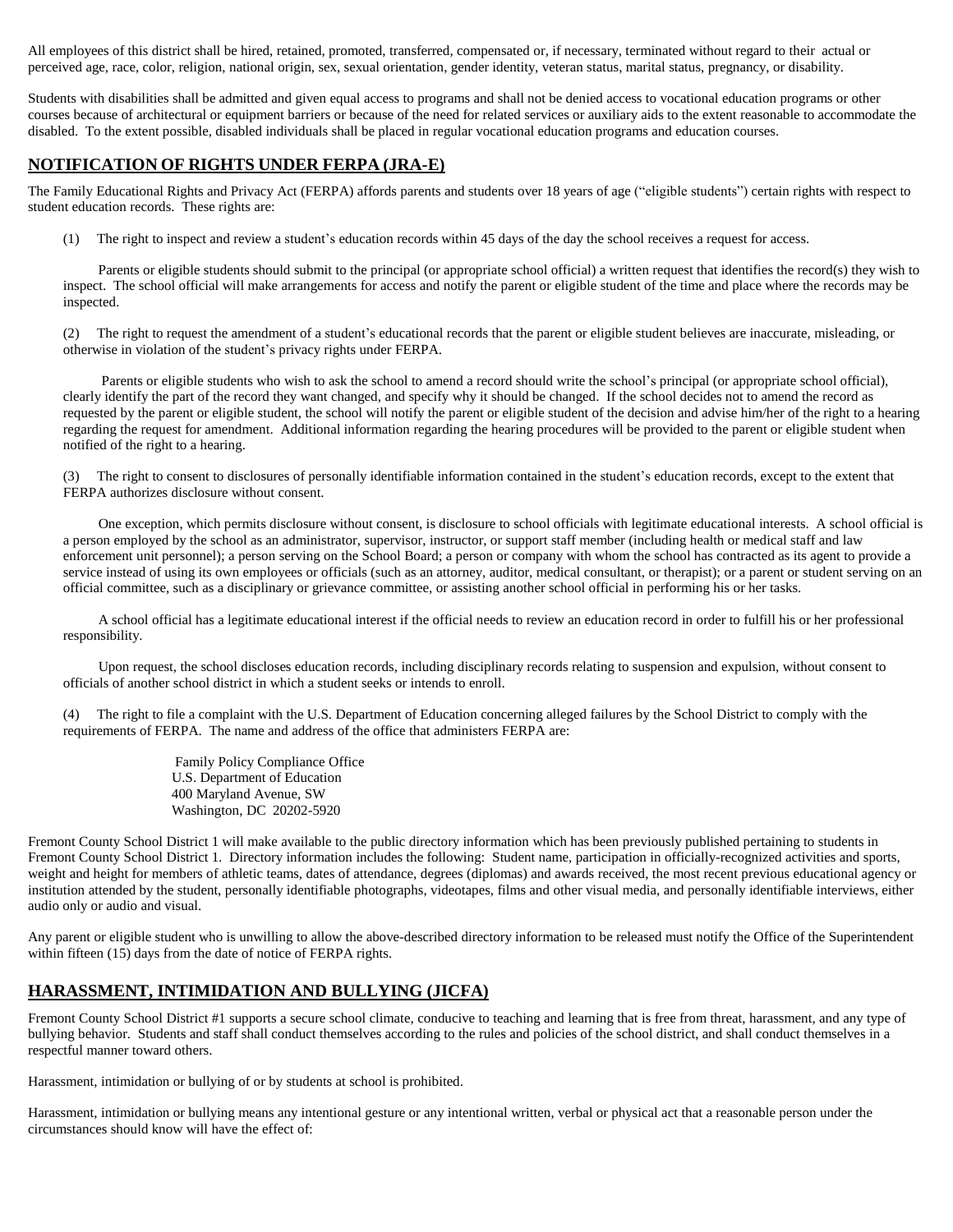- 1. Harming a person physically or emotionally, damaging a person=s property or placing a person in reasonable fear of personal harm or property damage;
- 2. Insulting or demeaning a person or group of students causing substantial disruption in, or substantial interference with, the orderly operation of school; or

3. Is so sufficiently severe, persistent or pervasive that is creates an intimidating, threatening or abusive educational environment for a person or group of students.

A school as used in this policy includes a classroom or other location on school premises, a school bus or other school related vehicle, a school bus stop, an activity or event sponsored by a school, whether or not it is held on school premises, and any other program or function where the school is responsible for the child.

"Written" acts include, but are not limited to handwritten or typed communications, e-mails, text messages, blogs and other forms of electronic communications.

Persons who witness or are a victim of harassment, intimidation or bullying shall report that conduct to a teacher, principal, or other school staff member as soon as possible. If the complaining person chooses not to file a written report, the staff member shall ask the person to verbally describe the incident, including the information described above. The staff member who receives the complaint shall request that the person make a written report describing the conduct they witnessed, including but not limited to the date, time and location of the incident, and the names of the persons involved, to the extent possible. The staff member shall then forward that information in writing, including the person's written report, if any, to the building principal, who shall promptly investigate the complaint, or designate another staff member to investigate the complaint.

Persons may anonymously report any harassment, intimidation or bullying. Anyone making or receiving an anonymous report shall provide or collect as much information as possible, including but not limited to a description of the conduct, the date, time and location of the incident and the names of the individuals involved. Disciplinary action shall not be taken against a student based solely on the basis of an anonymous report. Once a staff member receives an anonymous report of harassment, intimidation or bullying, the staff member shall then forward that information in writing, including the person's written report, if any, to the building principal, who shall promptly investigate the complaint, or designate another staff member to investigate the complaint.

During the investigation, the principal or his/her designee shall interview witnesses, including, but not limited to the alleged victim and the person(s) alleged to have engaged in the harassment, intimidation or bullying. The person conducting the investigation shall prepare a written report of the findings and conclusions of the investigation.

When the investigation shows, that a student has or has been harassed, bullied or intimidated in violation of this policy, the principal shall schedule a meeting with the student, student's parent(s), appropriate teacher(s), and other appropriate staff members as determined by the principal, to discuss steps or strategies to protect that student from additional harassment, intimidation or bullying and from retaliation, including discipline against the person who engaged in the harassment, intimidation, or bullying. If a student reports that they have been harassed, bullied, or intimidated in violation of this policy and no meeting is required by the previous sentence, the principal shall communicate the results of the investigation to the parent(s).

If the person who conducts the investigation determines that a student or students engaged in harassment, intimidation, or bullying, the building principal shall take appropriate disciplinary action toward the student or students.

Students who engage in harassment, intimidation, or bullying shall be subject to disciplinary action up to and including suspension and expulsion. Each school shall develop consequences and remedial action for students committing acts of harassment, intimidation, or bullying and incorporate them into their student discipline rubric. Counseling, corrective discipline, referral to law enforcement, proven best practice, and/or administrative insight may be used to positively influence (or change if possible) the behavior of the perpetrator and remediate the impact on the victim. This may include, but is not limited to, appropriate interventions, restoration of a positive climate, student-based programs, anti-bullying programs, mentor based initiatives, code-of-conduct initiatives, and support for victims and others impacted by the violation.

Retaliation or reprisal against a person who makes a good faith report or complaint of harassment, intimidation or bullying is prohibited and shall not be tolerated. Any student who engages in such retaliation or reprisal against a person who makes a report of harassment, intimidation or bullying shall be subject to discipline, up to and including suspension or expulsion.

Any student who is found to have made a deliberate or intentional false accusation, report or complaint is subject to discipline, up to and including suspension or expulsion.

Many behaviors that do not rise to the level of harassment, intimidation, or bullying may still be prohibited by other district policies or building, classroom, or program rules.

At the start of each school year, every school shall be required to review the district's harassment, intimidation and bullying policy with the students in a manner consistent with their age and education level. This policy shall be included in the student manual or handbook and shall also be available to the public on the school district's website in a manner to be determined by the superintendent and/or his designee. The school shall provide copies of the anti-bullying policy to parents in a manner and method to be determined by each principal, which may include distribution of the student handbook to parents. The school district shall incorporate training and education on this policy in its professional development programs and the policy shall be provided to volunteers and other noncertified employees of the district who have significant contact with students.

## **HOMELESS ASSISTANCE NOTICE**

It is the policy of Fremont County School District No. 1 that every child will have equal access to a free and appropriate public education (FAPE). Children who are homeless have the same rights to FAPE as do other children, and the District is committed to assuring that those rights are fully protected and honored. Any person or agency who is aware of any child of school age who meets the definition of a homeless student, or in the event of the enrollment of a student who meets the definition of a homeless student, the person, agency, or principal of the school where the student may be enrolled is requested to inform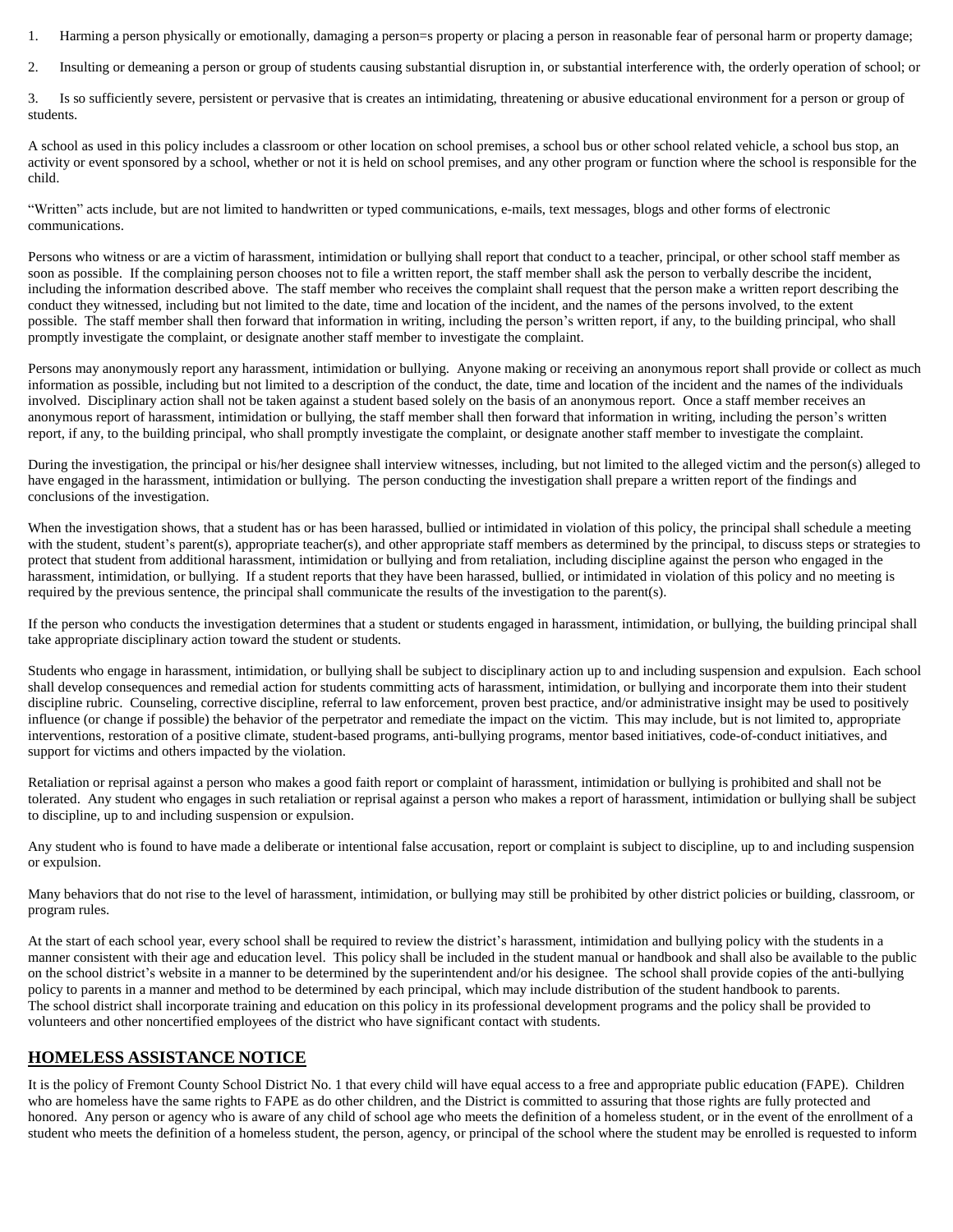the District's Homeless Liaison. The Homeless Liaison will respond to the referral to assist in developing an action plan to provide the students with a free appropriate public education.

**Homeless** is defined as an individual who lacks a fixed, regular and adequate nighttime residence and includes, but is not limited to, an individual who has a primary nighttime residence that is:

a supervised publicly or privately operated shelter designed to provide temporary living accommodations (including welfare hotels, congregate shelters, and transitional housing for the mentally ill);

- an institution that provides a temporary residence for individuals intended to be institutionalized; or
- a public or private place not designed for, or ordinarily used as, a regular sleeping accommodation for human beings.

The terms "homeless" or "homeless individual" do not include any individual imprisoned or otherwise detained. In determining whether a child or youth is homeless, the relative permanence of the living arrangements should be considered. Determinations will be made on a case-by-case basis. In general, children or youth living in welfare hotels, transitional housing shelters, the streets, cars, abandoned buildings and other inadequate accommodations will be considered homeless.

#### **Children and Youth in Transitional or Emergency Shelters**

If children or youth are placed in a transitional or emergency shelter because there is nowhere else to send them, and they are awaiting placement in a foster home or a home for neglected children, they will be considered homeless while in the emergency or transition shelter. Once placed in a foster home or a home for neglected children or youth, they will no longer be considered homeless.

## **Children and Youth Living in Trailer Parks and Camping Grounds**

Children and youth staying temporarily in trailer parks or campgrounds because they lack adequate living accommodations will be considered homeless. Those living in trailer parks or camp areas on a long-term basis in adequate accommodations will not be considered homeless.

#### **Doubled-Up Children and Youth**

Children and youth who are living in "doubled-up" accommodations, that is, are sharing housing with other families or individuals, will be considered homeless if they are doubled-up because of a loss of housing or other similar situation. Families living in doubled-up accommodations voluntarily to save money generally will not be considered homeless.

### **Foster Children and Youth**

In general, children and youth in foster homes will not be considered homeless. Many foster children are in the care of a public agency, awaiting placement in more permanent situations. The foster home, although temporary, serves as a fixed, regular and adequate nighttime residence. Children placed in foster homes for lack of shelter space, however, will be considered homeless.

#### **Incarcerated Children and Youth**

Children and youth that are incarcerated for violation or alleged violation of a law will not be considered homeless even if prior to their incarceration they would have been considered homeless because they are living in inadequate accommodations. Children and youth that are under care of the state and are being held in an institution because they have no other place to live will be considered homeless. Once these children are placed in more permanent facilities, they will no longer be considered homeless.

## **Children and Youth in Migratory Families**

Children will not be considered homeless simply because they are children of migratory families. To the extent that these children may be staying in accommodations not fit for habitation, they will be considered homeless.

#### **Runaways**

Children or youth who have run away from home and live in runaway shelters, abandoned buildings, the street, or other inadequate accommodations will be considered homeless, even if their parents have provided and are willing to provide a home for them.

#### **School-Age, Unwed Mothers**

In general, if school-age, unwed mothers or expectant mothers are living in homes for unwed mothers, and they have no other available living accommodations, they will be considered homeless. However, if they are staying in such a home only temporarily to receive specific health care or other services and intend to move to other adequate accommodations, they will not be considered homeless.

#### **Sick or Abandoned Children and Youth**

There are instances where children and youth remain in a hospital beyond the time that they would normally stay for health reasons because their families have abandoned them. These children and youth will be considered homeless because they have no other place to live. Children and youth who were homeless prior to hospitalization will be considered to be homeless while they are in the hospital, unless regular and adequate living accommodations will be made available to them upon release from the hospital.

## **Dispute Resolution**

If a dispute arises over any issue covered in this policy, the child or youth in transition will be admitted immediately to the school in which enrollment is being sought, pending final resolution of the dispute. The student will also have the rights of a student in transition to all appropriate educational services, transportation, free meals, and Title 1, Part A, services while the dispute is pending.

The school where the dispute arises will provide the parent or unaccompanied youth with a written and/or oral explanation of its decision and the right to appeal and will refer the parent or youth to the local liaison immediately. The local liaison will ensure that the student is enrolled in the requested school and receiving services to which he or she is entitled and will resolve the dispute as expeditiously as possible. The parent or unaccompanied youth will be given every opportunity to participate meaningfully in the resolution of the dispute. The local liaison will keep records of all disputes in order to determine whether particular issues or schools are delaying or denying the enrollment of children and youth in transition repeatedly.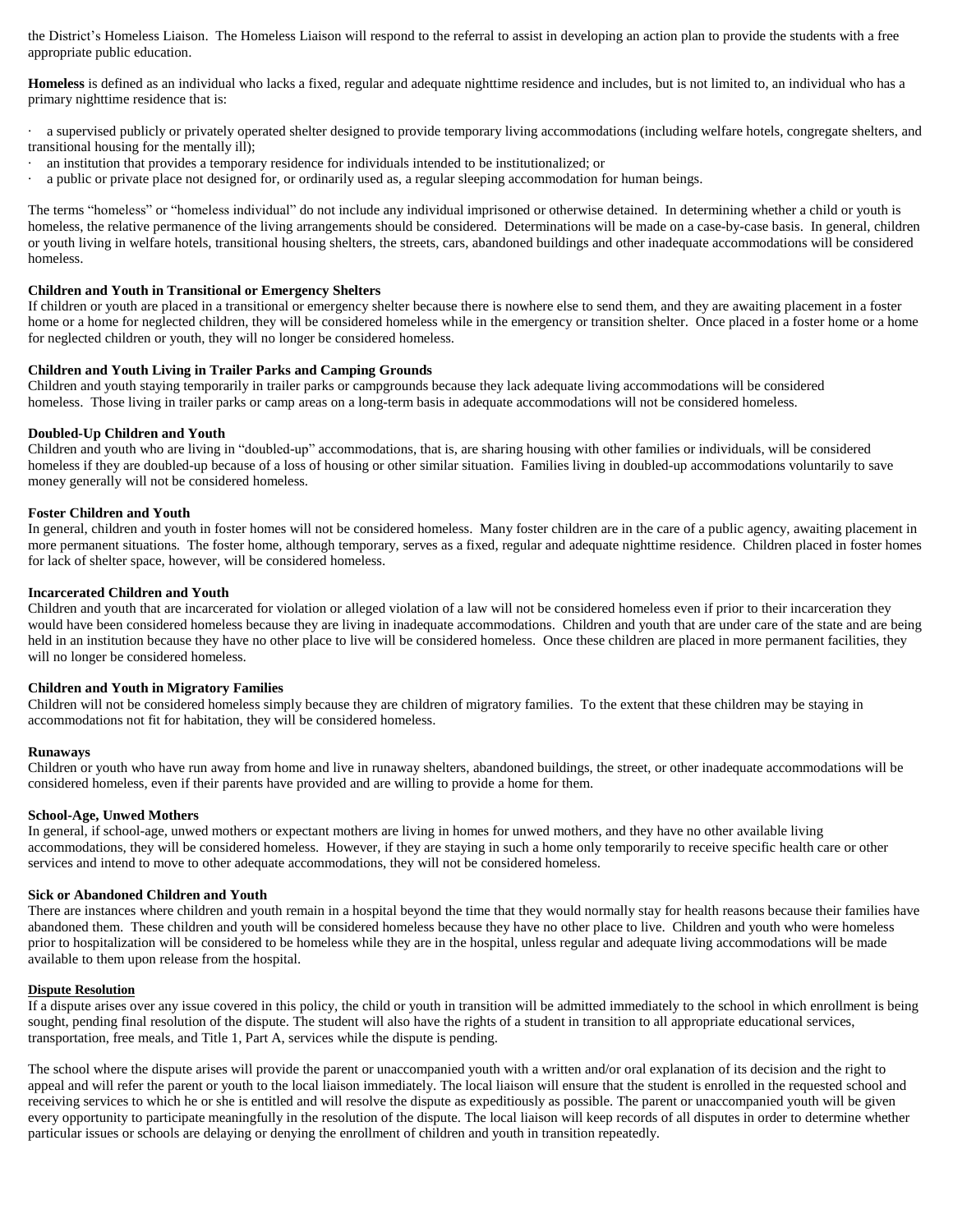## **STUDENT NETWORK AND INTERNET ACCEPTABLE USE AGREEMENT (IIBF-E) FCSD #1 STUDENT NETWORK & INTERNET ACCEPTABLE USE AGREEMENT**

Fremont County School District #1 strongly believes in the educational value of the Internet and other online information resources. They can increase the power of curriculum content standards, enable exciting collaborations, increase productivity, and improve student learning. Resources provided by the Internet and other media sources are important parts of the District's instructional program. These services are provided to promote educational excellence in schools, support our curriculum, and support individual academic needs. Student use of District computers, networking, or applications constitutes acceptance of **the conditions within this agreement as well as additional stipulations within the school's student handbook**.

## **General Statement: Individual Responsibility of Parents and Users**

Even though filtering and other protection are in place on the District network, all users and their parents/guardians are advised that access may include the potential for access to materials inappropriate or offensive for school-aged pupils. All users are responsible for their use of technology resources and the Internet. The District does not accept responsibility for students accessing inappropriate content or acting contrary to this agreement.

## **General Statement: No Expectation of Privacy**

Network and Internet access is provided as a tool for education. The District reserves the right to monitor, inspect, copy, review, and store at any time and without prior notice any and all usage of the district computer network and Internet access and any and all information transmitted, received, or stored in connection with such usage. All such content shall become and remain the property of the District, and no student shall have any expectation of privacy regarding such materials. The District may share such transmissions with the student's parent/guardians, law enforcement, and other entities that the District deems necessary.

## **Student Account Usage**

Each student is given a unique identifying network account and password. These credentials are private and to be used only by that student. Students are responsible for their individual accounts and the actions on their network accounts. Students should take all reasonable precautions to prevent others from being able to use their account. Under no conditions should students provide their password to another student. If a student suspects her/his network account credentials has been compromised, the student should immediately inform a teacher or other staff member so action can be taken to protect her/his account.

## **Internet Use Filtering and Monitoring**

To comply with federal law, the District employs several methods of Internet content filtering and monitoring. However, no Internet content filtering system can be fully effective in preventing access to harmful and inappropriate material. With global access to computers and people, there is a risk that students may access material that may not be considered to be of educational value in the context of the school setting. Students receive instruction, appropriate to their age, regarding strategies to avoid the inadvertent access of inappropriate material and what to do if they accidentally access such material. Users will not use District resources to view or otherwise gain access to potentially objectionable materials. This includes text materials, video, images, or sound files that may be considered objectionable in an educational setting. If students mistakenly access inappropriate information, they should immediately disclose this access to their teacher or other supervising staff member. If a student finds that other users are visiting offensive or harmful sites, she/he should report such use to her/his supervising teacher.

## **Student File Storage**

All students, as part of their network account, are given storage space both on a school server as well as through an online service (see below). Storage space is set aside for educationally-appropriate content as well as student work. The District reserves the right to inspect any material stored in files to which users have access and will edit or remove any material which the district staff, in its sole discretion, believes may be objectionable. Music files, videos files taking a large amount of storage, and other non-educational material may be deleted at any time without notice to the student.

## **Student Email and Offsite File Storage Usage**

All students in grades 6-12 are given private District-managed email accounts and network "cloud" storage. These accounts are available to students both at school and offsite (home, library, etc). These accounts are hosted by a third-party service chosen by the District and specifically geared toward educational users (Microsoft Live@Edu). Email accounts may at any time be monitored by authorized school and District staff and may be shared with district administration, law enforcement, parents/guardians, and others as necessary. If a student suspects her/her email account has been compromised, she/he should immediately inform a teacher or principal. Students should not delete any threatening or suspicious messages, but leave them as evidence for authorized personnel to evaluate.

## **Social Networking Usage and Website Posting**

The use of social networking and collaborative sharing sites is limited to District-approved online applications, such as Edmodo and Wikispaces. Student accounts in approved applications are monitored and managed. Students may be invited to participate in various publishing and Internet posting opportunities through the District (such as online video, newsletters, wiki editing). The use and sharing of such resources and information online will fall under expectations within this agreement as well as school-wide and District expectations.

## **Expectations Regarding Usage and Communication**

The same rules and expectations that students have regarding communication and interaction with peers and with staff apply to online communications.

- Students shall not access, post, publish, or display harmful or inappropriate matter that is threatening, obscene, disruptive, sexually explicit, educationally inappropriate, or that could be construed as harassment or disparagement of others based on their race/ethnicity, national origin, gender, sexual orientation, age, disability, religion, or political beliefs.
- Students shall not use the system to promote any activity prohibited by school or district policy, local law, state law, federal law, or Fremont #1 Board policy.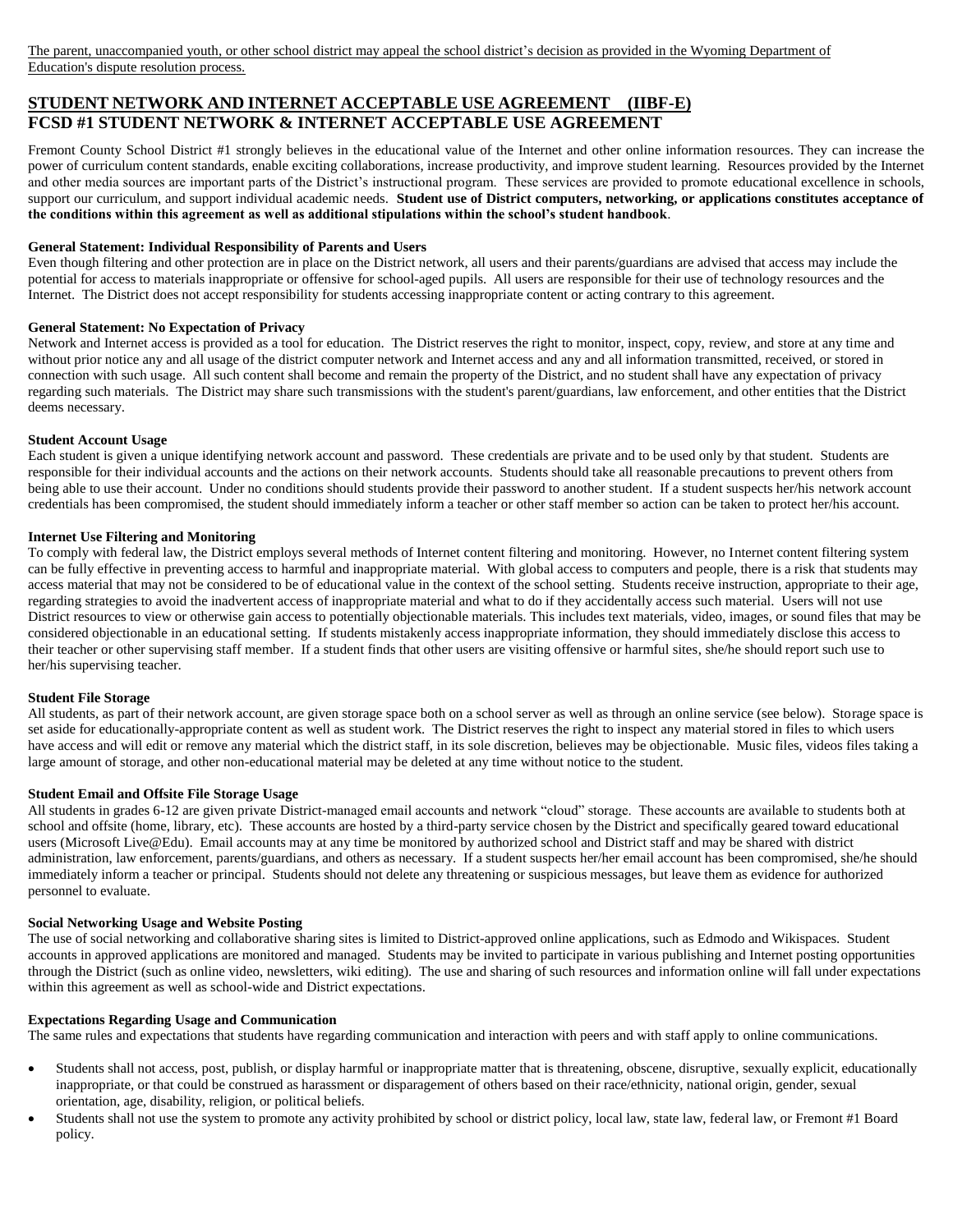- Students shall not disrupt, vandalize, or modify any network equipment, software, or computer hardware.
- Students shall not interfere with the work of other users or violate the privacy of others.
- Students shall not knowingly introduce malware, worms, keyloggers, or other malicious software into the network or onto an individual computer.
- Students shall not download or install executable software without the direct approval of authorized staff.
- Students shall not attempt to compromise or bypass content filtering and other security measures.

Schools and/or teachers may impose other guidelines and rules in addition to those in this document. Disciplinary consequences for violation of this agreement may include classroom sanctions that are defined by teacher, and/or school-wide sanctions including limited or no access to technology at the school as well as other consequences deemed appropriate by school and/or District administration.

## **BYOD ("Bring Your Own Device") guidelines**

A growing number of students are bringing personal technology – such as Internet-connected smartphones, netbooks, and mobile PDAs – to use during the school day on the guest wireless network provided by the school. Devices that connect to the Fremont #1 guest wireless network are subject to the same usage expectations and rules as are District-owned devices, and also subject to additional limitations established by the teacher/school. The District takes no responsibility for any issue or loss arising from the use of personal devices. The District reserves the right to search any and all personal technology devices brought upon the school campus or to any school activity or on any school bus if in the judgment of the supervisor or administrator in charge there is a reasonable suspicion to believe it contains evidence of the violation of a District rule, policy, or state or federal law which could subject the student to discipline.

## **Opt-Out**

Due to the pervasive and immersive use of technology in our District, it has become impossible for students to "opt-out" of using Internet resources. In extraordinary situations, the parents and principal can choose to limit some Internet access for a student, but exceptions will always be made for Internet access to testing, student email, and other educational applications that are required parts of our curriculum, daily classwork, and communication.

## **Disclaimer**

Fremont County School District #1 makes no warranties of any kind, whether expressed or implied, for the technology and Internet services it is providing. The District will not be responsible for any damages suffered by users, including loss of data resulting from delays, non-deliveries, incorrect deliveries, or service interruptions caused by its own negligence, user errors, omissions, or factors beyond the control of the District. Use of any information obtained via the Internet is at the user's own risk for the user's own purpose. The District specifically denies any responsibility for the accuracy or quality of information obtained through its Internet access. The district does not warrant that the functions of the system will meet any specific requirements or that it will be errorfree or uninterrupted. The District shall not be liable for any direct or indirect, incidental, or consequential damages (including lost data, information, or monetary loss) sustained or incurred in connection with the use, operation, or inability to use any aspect of the system or service.

More information about each of these points may be found on the Fremont #1 Technology website. A link to our website is included on the District Website at [www.landerschools.org.](http://www.landerschools.org/) 

## **PARENT AND FAMILY ENGAGEMENT (TITLE I SCHOOLS) (KBDA)**

The Every Student Succeeds Act (ESSA) requires meaningful parent involvement in their children's education. ESSA requires that all school districts that receive Title I funds have a written parent and family engagement policy. This policy shall be developed jointly with and agreed upon by both educators and parents. The intent of this policy is to involve parents and family as partners in the process of school review and improvement, in activities to improve student academic achievement and school performance, and to have an integral role in assisting in their child's learning. Meaningful efforts will be made to ensure involvement of all parents, along with community members, including parents of students often needing supplemental assistance in order to attain proficient levels of achievement.

The District shall annually, by the end of September (or following the release of achievement data, if later), through a variety of communication avenues inform parents regarding the following:

the status of District schools as it relates to the Elementary and Secondary Education Act (ESEA), "Every Student Succeeds Act" (ESSA), student achievement results and concerns, program and rights of parents to have meaningful involvement in the planning, review and improvement of the Title I program.

The District shall offer, in addition to an annual meeting, a flexible number of meetings at times determined most appropriate to gather parental involvement in developing, reviewing and evaluating on an ongoing basis this Parent and Family Engagement Policy. Parents shall be notified of:

- 1. their right to examine staff members' qualifications related to the ESSA requirement that parents of Title I students be allowed to request the qualifications of teachers and paraprofessionals providing services to their child (see policy GBJ);
- 2. their rights regarding their child's attendance site or participation in programs focused on school improvement;
- 3. assurances that all students in the District shall be involved with state-required assessment, with alternate assessments or exclusions only as allowed under Wyoming Department of Education guidelines;
- 4. the District's commitment to offering training annually, to parents, related to activities in the home which reinforce student progress in such areas as reading, mathematics, science, self-esteem, and others;
- 5. their right to be informed about progress and to be involved with decision-making regarding their child's educational program, and in a language appropriate to their circumstances;
- 6. Consolidated Grant resources available for use in parent activities including training, out-of-district school site visitations, and support for meeting expenses including child care, transportation, and supplies;
- 7. that the District shall provide opportunities for parents to meet individually with staff, at times as convenient as practicable, to discuss student progress and concerns. Parents will be informed of internet-based, secure information which they may retrieve, on a daily basis if so desired.
- 8. their right, if they are home-schooling parents, to have access to federally-funded programs such as Title I, Special Education, and staff development training, and that their children may participate in annual state-mandated assessments;
- 9. requirements as mandated by State standards, State assessments, and requirements for graduation.

The School District and parents will develop a school-parent compact that outlines how parents, students and school staff will share the responsibility for improving student achievement, and describes how parents and teachers will communicate. The School District will offer assistance to parents in understanding the education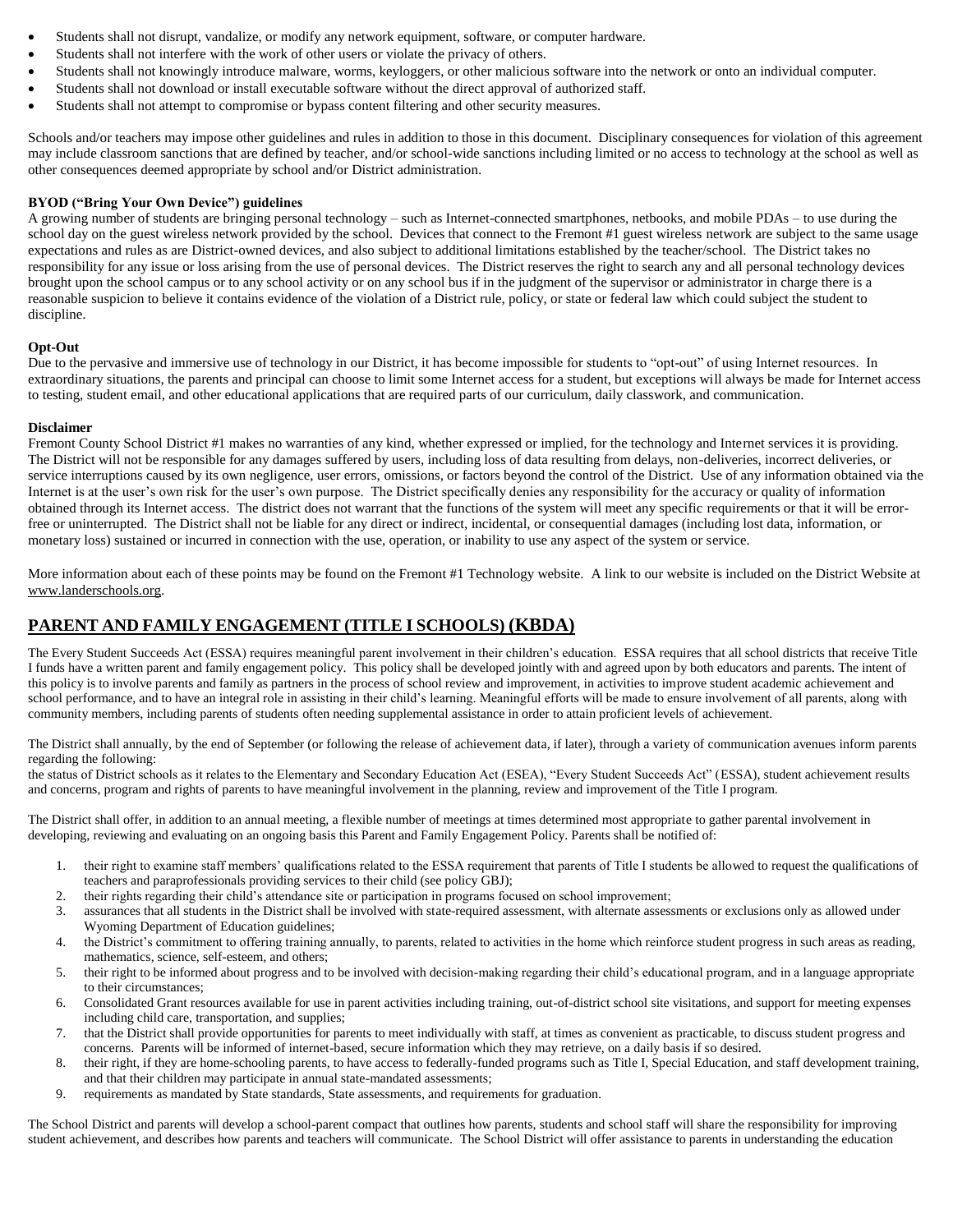system and the state standards, and how to support their children in achievement. The District will provide materials and training to help parents work with children. The District will educate teachers and other school staff, including school leaders, in how to engage families effectively. The District will coordinate with other federal and state programs, including preschool programs. The District will provide reasonable support the parents may request and provide information in a format and language parents can understand.

District Title I Parent Advisory Council/School-Parent Compact

A District Title I Parent Advisory Council, composed of parents from each of the District's Title I schools, shall meet a minimum of twice annually with the District Title I Director and Title I staff to address the areas described below. The required meetings shall occur in October and May, following building-level meetings in September and April.

- 1. Review of present implementation progress and parent input, including a review of this policy and recommendations for changes, if necessary.
- 2. Information and review of training opportunities for parents and staff.
- 3. Review of current priorities and activities and an opportunity for input from parents for additional considerations.
- 4. Review reports from building-level meetings and consider for adoption recommendations from those meetings.
- 5. Make recommendations having the intent of encouraging parent participation in Title I-related activities.

Building Level Parent Involvement/School-Parent Compact

Each Title I school shall have a committee composed of parents of Title I parents which shall meet a minimum of twice annually (September and April) with building Title I staff and administration. Among the responsibilities of each committee shall be:

- 1. providing support as appropriate for the school's parent conference activities including information gathering, registration, and other help to improve schoolcommunity communication;
- 2. providing input to the building's School-Parent Compact, particularly in areas related to parent training, instructional support in the home, and other topics focusing on student performance;
- 3. providing building-level recommendations to be taken to the District Title I Advisory Council, addressing the topics listed in that body's description of responsibilities;
- 4. involving, as appropriate, staff from "feeder" pre-schools.
- 5. outline how parents, the entire school staff, and students will share the responsibility for improved student academic achievement.

Each Title I school shall provide written progress reports to parents concerning their child's academic performance, on a regular basis, and shall schedule parent conferences a minimum of twice annually for individual sessions. In some instances, meetings may be held more frequently to address significant concerns or problems.

Of the Title I funds received by the District, not less than one percent (1%) shall be mandated to fund family engagement with the District sending at least ninety percent (90%) of those funds directly to the Title I school.

## **PARENTS RIGHT TO KNOW (SEC. 1112. [20 U.S.C. 6312], section (e))**

INFORMATION FOR PARENTS.— At the beginning of each school year, a local educational agency that receives funds under this part shall notify the parents of each student attending any school receiving funds under this part that the parents may request, and the agency will provide the parents on request (and in a timely manner), the following information:

- 1) Information regarding the professional qualifications of the student's classroom teachers, including at a minimum, the following:
	- i) Whether the student's teacher—
		- (1) has met State qualification and licensing criteria for the grade levels and subject areas in which the teacher provides instruction;
		- (2) is teaching under emergency or other provisional status through which State qualification or licensing criteria have been waived; and
		- (3) is teaching in the field of discipline of the certification of the teacher.
	- ii) Whether the child is provided services by paraprofessionals and, if so, their qualifications.
	- b) ADDITIONAL INFORMATION.—In addition to the information that parents may request, a school that receives funds under this part shall provide to each individual parent of a child who is a student in such school, with respect to such student
		- i) information on the level of achievement and academic growth of the student, if applicable and available, on each of the State academic assessments required under this part; and
		- ii) timely notice that the student has been assigned, or has been taught for 4 or more consecutive weeks by, a teacher who does not meet applicable State certification or licensure requirements at the grade level and subject area in which the teacher has been assigned.
- 2) Information regarding any State or local educational agency policy regarding student participation in any assessments mandated by section 1111(b)(2) and by the State or local educational agency, which shall include a policy, procedure, or parental right to opt the child out of such assessment, where applicable.
	- a) For each grade served by the local educational agency, information will be provided on each assessment required by the State to comply with section 1111, other assessments required by the State, and where such information is available and feasible to report, assessments required district-wide by the local educational agency, including
		- i) the subject matter assessed;
		- ii) the purpose for which the assessment is designed and used;
		- iii) the source of the requirement for the assessment; and
		- iv) where such information is available—
			- (1) the amount of time students will spend taking the assessment, and the schedule for the assessment; and
			- (2) the time and format for disseminating results.
	- b) LOCAL EDUCATIONAL AGENCY THAT DOES NOT OPERATE A WEBSITE.—In the case of a local educational agency that does not operate a website, such local educational agency shall determine how to make the information described in subparagraph (A) widely available, such as through distribution of that information to the media, through public agencies, or directly to parents.
- 3) Information to parents of an English learner identified for participation or participating in such a program, of—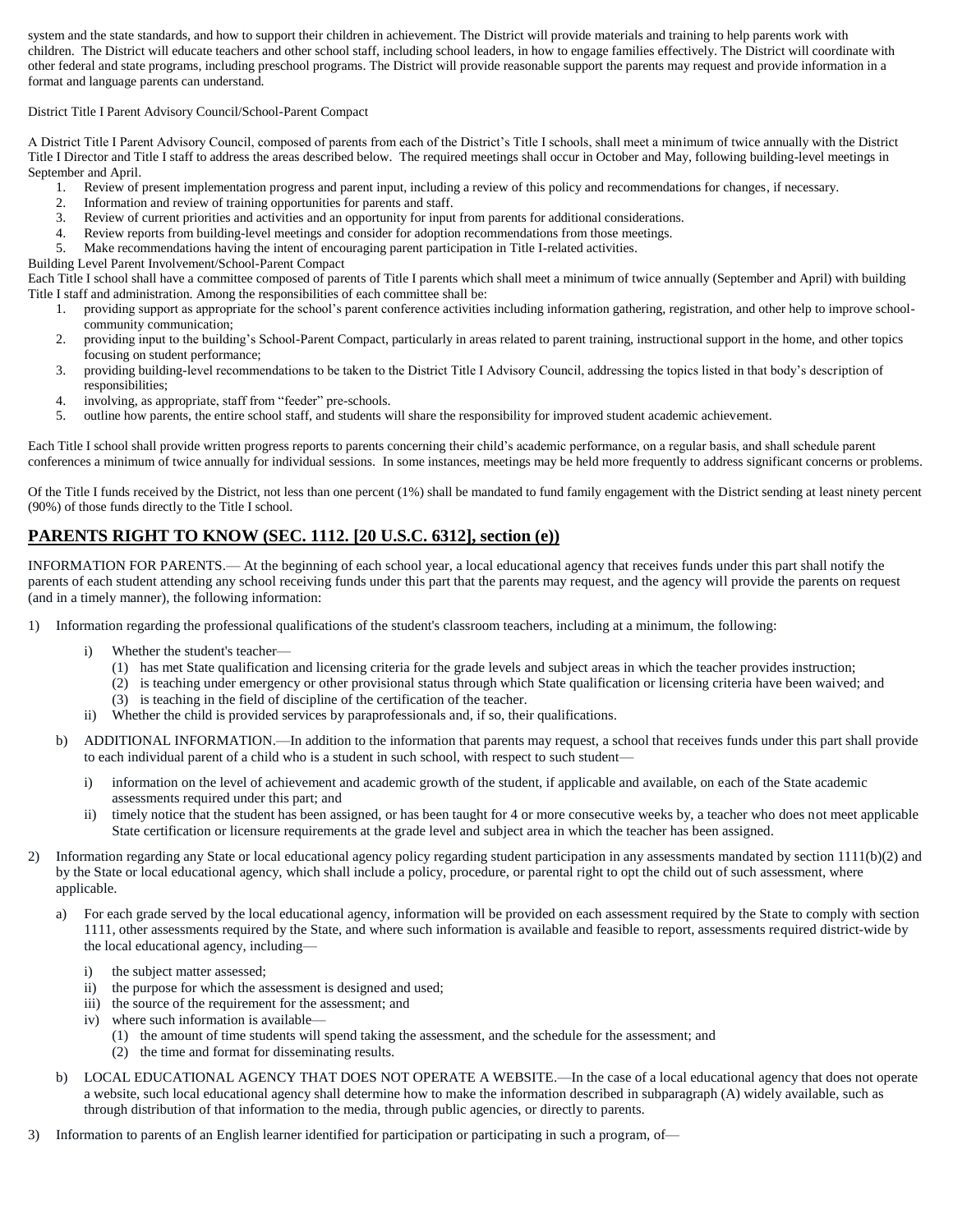- a) the reasons for the identification of their child as an English learner and in need of placement in a language instruction educational program;
- b) the child's level of English proficiency, how such level was assessed, and the status of the child's academic achievement;
- c) the methods of instruction used in the program in which their child is, or will be, participating and the methods of instruction used in other available programs, including how such programs differ in content, instructional goals, and the use of English and a native language in instruction;
- d) how the program in which their child is, or will be, participating will meet the educational strengths and needs of their child;
- e) how such program will specifically help their child learn English and meet age-appropriate academic achievement standards for grade promotion and graduation;
- f) the specific exit requirements for the program, including the expected rate of transition from such program into classrooms that are not tailored for English learners, and the expected rate of graduation from high school (including four-year adjusted cohort graduation rates and extended-year adjusted cohort graduation rates for such program) if funds under this part are used for children in high schools;
- g) in the case of a child with a disability, how such program meets the objectives of the individualized education program of the child, as described in section  $614(d)$  of the Individuals with Disabilities Education Act (20 U.S.C. 1414(d)); and
- h) information pertaining to parental rights that includes written guidance
	- i) detailing the right that parents have to have their child immediately removed from such program upon their request;
	- ii) detailing the options that parents have to decline to enroll their child in such program or to
		- (a) choose another program or method of instruction, if available; and
	- iii) assisting parents in selecting among various programs and methods of instruction, if more than 1 program or method is offered by the eligible entity.
- i) SPECIAL RULE APPLICABLE DURING THE SCHOOL YEAR.—For those children who have not been identified as English learners prior to the beginning of the school year but are identified as English learners during such school year, the local educational agency shall notify the children's parents during the first 2 weeks of the child being placed in a language instruction educational program consistent with subparagraph (A).

## j) PARENTAL PARTICIPATION.—

- i) IN GENERAL.—Each local educational agency receiving funds under this part shall implement an effective means of outreach to parents of English learners to inform the parents regarding how the parents can—
	- (1) be involved in the education of their children; and
	- (2) be active participants in assisting their children to—
		- (a) attain English proficiency;
		- (b) achieve at high levels within a well-rounded education; and
		- (c) meet the challenging State academic standards expected of all students.
- ii) REGULAR MEETINGS.—Implementing an effective means of outreach to parents shall include holding, and sending notice of opportunities for, regular meetings for the purpose of formulating and responding to recommendations from parents of students assisted under this part or title III.
- k) BASIS FOR ADMISSION OR EXCLUSION.— A student shall not be admitted to, or excluded from, any federally assisted education program on the basis of a surname or language-minority status.

## **PPRA NOTICE AND CONSENT/OPT-OUT FOR SPECIFIC ACTIVITIES**

The Protection of Pupil Rights Amendment (PPRA), 20 U.S.C. 1232h, requires schools to notify you and obtain consent or allows you to opt out your child from participating in certain school activities. These activities include a student survey, analysis, or evaluation that concerns one or more of the following eight areas ("protected information surveys")

- 1. Political affiliations or beliefs of the student or student's parent
- 2. Mental or psychological problems of the student or student's family
- 3. Sexual behavior or attitudes
- 4. Illegal, anti-social, self-incriminating, or demeaning behavior
- 5. Critical appraisals of others with whom respondents have close family relationships
- 6. Legally recognized privileged relationships, such as with lawyers, doctors, or ministers
- 7. Religious practices, affiliations, or beliefs of the student or parents
- 8. Income, other than as required by law to determine program eligibility

This requirement also applies to the collection, disclosure or use of student information for marketing purposes ("marketing surveys"), and certain physical exams and screenings.

## **(Please note that this notice and consent/opt-out transfers from parents to any student who is 18 or older or an emancipated minor under Wyoming Law.)**

## **SECLUSION AND RESTRAINT POLICY (JLJ)**

FCSD#1 has a policy on seclusion and restraint of students. This policy can be found on the school district website under the About Us tab under Governing Board. For questions about the policy, please contact your child's principal or the District's Special Services Director (332-4711).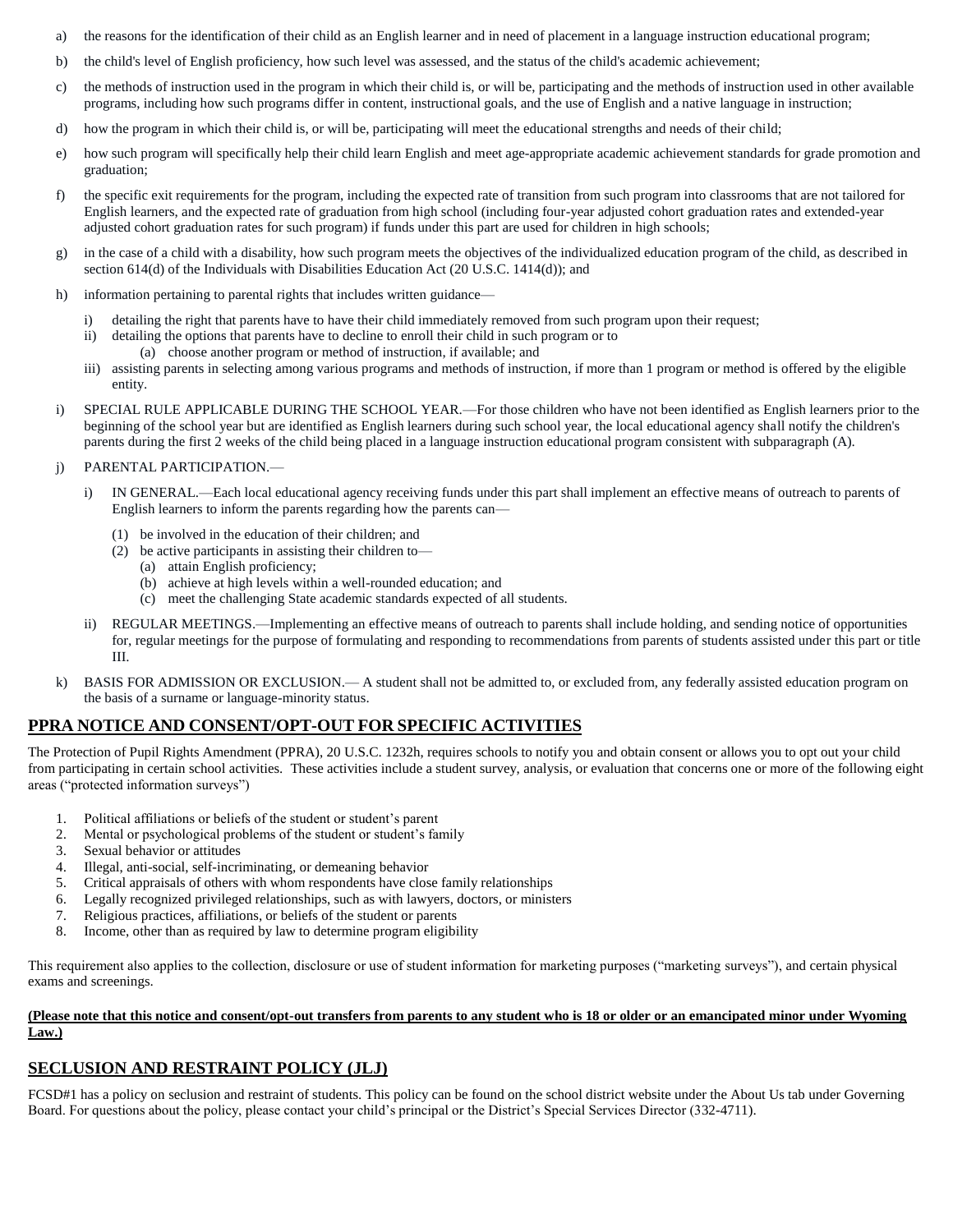## **SEX OFFENDERS ON SCHOOL PROPERTY (KIB)**

Pursuant to Wyoming Statute §6-2-320, registered sex offenders requesting permission to be on school property under conditions not already specified under this law, are required to have written permission.

In compliance with this law, registered sex offenders seeking written permission to be on school property, or to attend a school event located elsewhere, are required to submit the form to the appropriate principal no later than three school days in advance of the date he/she is requesting.

A reply to this written request will be given prior to the requested date. Only the Superintendent may grant permission for this request after consulting with the appropriate principal.

The District shall inform its staff and students/parents by notice published annually by the school district either by including such notice with annual notices published in the local newspaper or by other notice directly provided to staff and students or the parents of minor students that the staff member and/or student/parent can obtain information regarding sex offenders either employed by the school district or attending a school in the school district by contacting local law enforcement (police or sheriff's department) having jurisdiction over the school campus as required by W.S. §7-19-303(h).

## **SEXUAL HARASSMENT (GCQD)**

Discrimination, Sexual Harassment and Intimidation for Students and Employees (This is a condensed version of the policy. A complete copy is available in the school office or on the District's website.)

## **Basic Policy:**

Fremont County School District #1 is committed to a positive and productive working and learning environment free of discrimination and sexual harassment. Discrimination and sexual harassment adversely affect morale and interfere with employee and student ability to work and learn. The District prohibits sexual harassment, discrimination or intimidation of its employees and students, whether committed by a co-worker, supervisor, subordinate, contractor, volunteer, or student; and finds such behavior just cause for disciplinary action. Whereas, sexual harassment substantially compromises the attainment of educational excellence and the District will not tolerate such behavior between members of the same or opposite gender.

Furthermore, the District prohibits retaliation against any employee or student because he or she has made a report of alleged sexual harassment or discrimination or against any employee or student who testified, assisted, or participated in the investigation of a report. Retaliation includes, but is not limited to, any form of intimidation reprisal, or adverse pressure. Retaliation is itself a violation of federal and state regulations prohibiting discrimination or sexual harassment and will lead to disciplinary action against the offender as hereinafter set forth.

This policy also applies to individuals attending any school-sponsored events, regardless of location.

## **Reporting:**

Students or employees who believe they may have been harassed or intimidated should contact a counselor, the Title IX Coordinator, a school nurse or the building principal unless such person is involved in the alleged harassment.

Once a report has been filed, a confidential and expeditious investigation shall be initiated.

## **Confidentiality:**

A report of sexual harassment or intimidation, and the investigation, is to be kept in strictest confidentiality to the greatest extent possible for the protection of all parties involved.

All parties' right to privacy will be protected to the extent possible. The District has a compelling interest to provide educational programs in an environment free from sexual harassment and discrimination. Therefore, the District's obligation to investigate and take corrective action may supersede an individual's right to privacy.

## **Investigation and Action Procedure:**

The District has a procedure in place to investigate and act on all complaints. Each incident will be investigated in a timely fashion.

## **STUDENT TRANSPORTATION FOR ACTIVITY TRIPS (JFCD)**

In all extra-curricular activity programs, students will be required to ride to and from the activity in school-provided vehicles unless parents/guardians have obtained approval per the requirements in this policy to transport their children to or from a school-sanctioned activity.

If a student who has an unusual circumstance that prohibits him/her from being transported by school transportation with the rest of the group or team to an activity, the parent must complete the appropriate form and submit it to the Activity Director, principal, or designee prior to the group or team's departure to obtain approval to transport the student to the activity.

If a parent/guardian wishes to transport his/her child home after an activity, it is desired that the parent/guardian complete the form and submit it to the Activity Director, principal, or designee prior to departure on the activity trip. However, in the event a parent/guardian determines during or after the activity that s/he would like to transport the child home, then the proper form must be completed and submitted to the coach or sponsor prior to the team/group's departure to return to Lander.

In the event that a parent/guardian needs to have another responsible adult transport a student, then the parent/guardian must meet with the Activity Director or principal, explain the reason for the request, and complete the request-form in the presence of the Activity Director or principal. If this protocol is not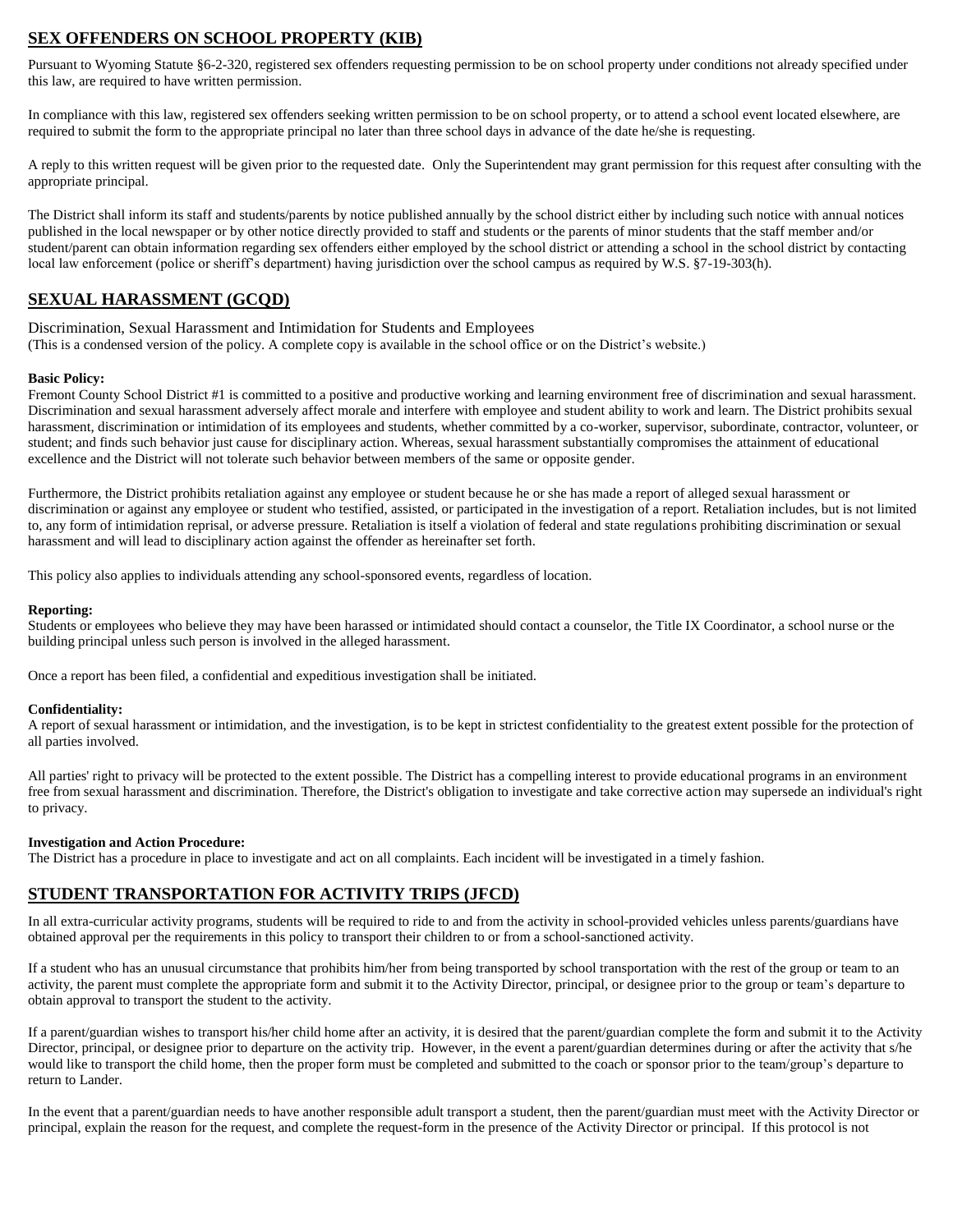followed, the student will not be allowed to be transported by an adult who is not a parent or guardian. (In the event of an injury, this requirement may be waived by the Activity Director or principal.)

The decision to grant or deny the request rests with the Activity Director, principal, or his/her designee.

## **TRANSFER OF SCHOOL DISCIPLINARY RECORDS (20 USC 7917)**

Title VIII of the Every Student Succeeds Act (ESSA) seeks to provide our nation's schools with a safe and drug-free environment so that teaching and learning are not disrupted and each student has the opportunity to succeed in school. Section 8537 of the Act requires each state to submit an assurance that it has procedures to transfer a student's disciplinary records, with respect to a suspension or expulsion, when the student enrolls in another public or private school.

## **VOLUNTEERS – BACKGROUND CHECKS (IICD)**

Individuals who volunteer to share their time, talents, knowledge, and efforts with students provide a valuable service to the District. However, it is the District's responsibility to ensure that student safety is the primary consideration as volunteers are approved.

All volunteers will be asked to complete the District's **"**Volunteer Information Form."

All individuals who volunteer to assist with school activities under the following circumstances must undergo screening through a nationwide database selected and used by the District:

- 1. Individuals who volunteer on a "regular" basis so that it is anticipated that they will volunteer for 36 or more hours during the school year (i.e., one hour per week or more); if these individuals will likely never be alone with students without a school district employee being present, principals may choose not to have a volunteer in this category have the criminal background check; or
- 2. Any individual whose volunteer work will allow the volunteer to be alone with a student or group of students for more than a few minutes without being in visual contact of a school employee; or
- 3. Any individual who will accompany students on an overnight trip; or
- 4. Any individual who volunteers as a coach for more than five days during a season or is likely to assist an activity sponsor for more than five days during a school year; or
- 5. Any individual who will accompany students on an activity, sports event, or field trip off school premises and will be alone with a student or small group of students without a school district employee being within visual contact of the volunteer for more than a few moments.

A principal may require any volunteer to be screened through the nationwide database used by the District whether or not the volunteer is subject to mandatory screening as outlined above.

A volunteer will only need to undergo the screening one time unless the principal requests that it occur more frequently.

The results of the screening will be submitted to the Superintendent of Schools and will remain confidential to the greatest extent possible; however, the District reserves the right to provide such information to other School District personnel or to law enforcement officials as is deemed necessary, consistent with legitimate educational interests, including but not limited to school safety requirements. The Superintendent will review the results of the background checks and determine the suitability of a volunteer. If necessary, the Superintendent will discuss the results with the principal in whose school the volunteer wishes to work, other School District personnel, or law enforcement officials as the Superintendent determines necessary, and may discuss the results with the volunteer. The screening results must be received prior to allowing a volunteer to participate in an overnight trip with students or on a field trip during which the volunteer will be alone with a student or a small group of students. An individual who is required to have a background check may volunteer on school premises for up to three days before the results of the background check are received by the District if the following conditions are met: (1) The volunteer completes the "Volunteer Information Form" to self-report any prior criminal problems, and (2) the principal approves the volunteer being in the school, and (3) the volunteer will be monitored by a teacher, sponsor, or administrator.

To help volunteers and chaperones understand District expectations, a "Code of Conduct" will be developed and provided to all volunteers and chaperones.

For students who will be placed in businesses for work-study, job-shadowing, internship, etc. experiences without a school district employee being present while the student is at the work site, the agreement that is signed by the business or company where the student will work will have a clause that states that the employer verifies that no known sex offender or felon is employed by the business or company.

The District retains the right to reject or refuse the offer of any person to serve as a volunteer at any time for any reason or no reason at all.

## **WEAPONS POSSESSION (GCU)**

It is the intent of the Board of Trustees to prevent weapons from being brought onto school property and into school buildings. Weapons include objects, when used inappropriately by someone, could cause harm to any person on school property.

Possession/use of any dangerous or deadly weapon in any school building (including buildings/property where students are assigned off-campus), on school grounds, in any school vehicle, any other vehicle assigned by the administration to transport students and staff, or at any school-sanctioned activity, is prohibited.

Those who access and/or utilize the public schools shall not possess, handle, transmit, or conceal any object that could be used as a weapon or cause harm to another person.

Weapons shall be defined as any item/object that can be construed as a weapon, such as, but is not limited to guns of any type, facsimile weapons (toy weapons that resemble real weapons) Ninja stars, slingshots, bludgeons, knives, or any pocketknife.